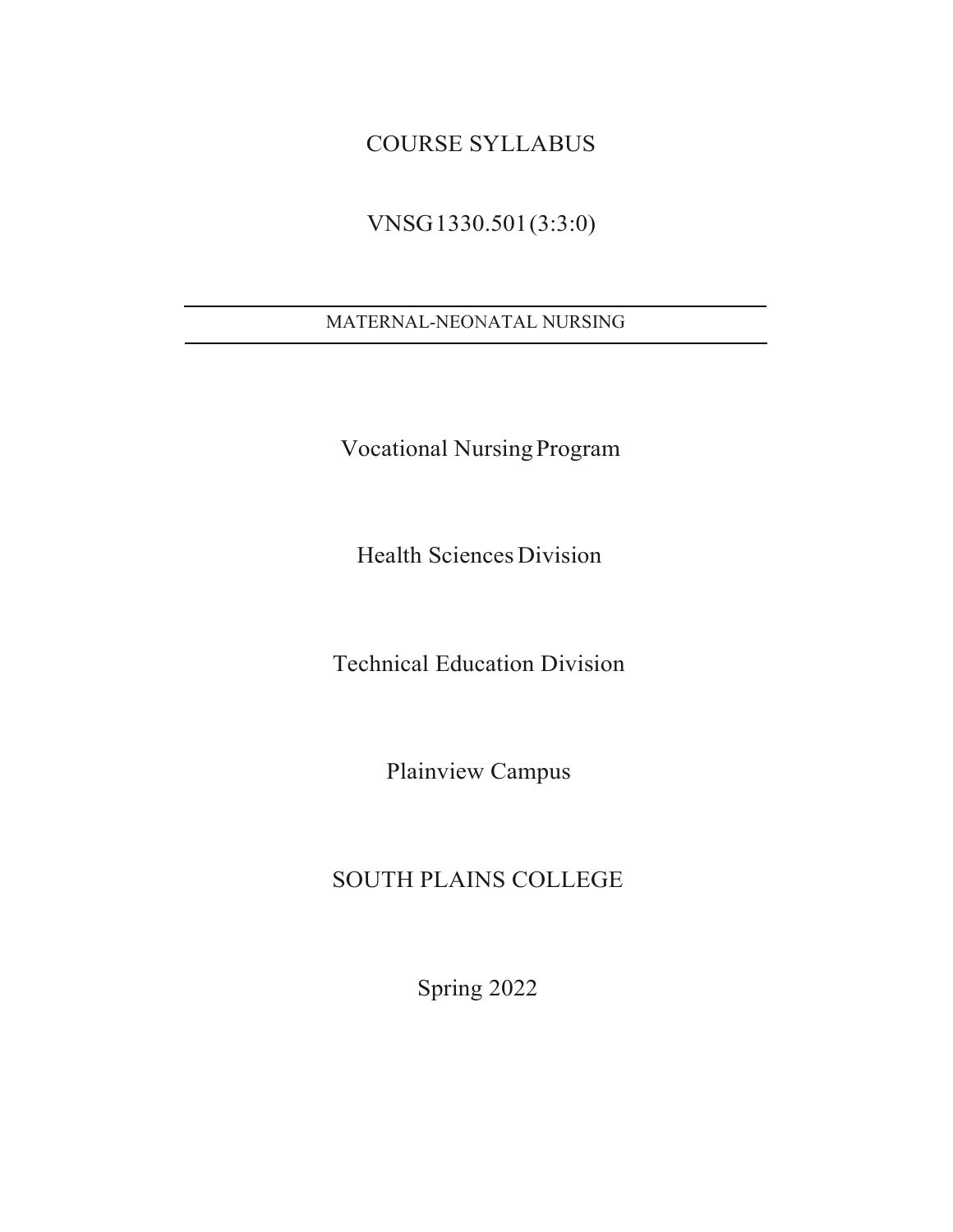#### **SOUTH PLAINS COLLEGE** - **PLAINVIEW SPRING 2022 COURSE SYLLABUS**

| <b>COURSE TITLE:</b> | VNSG 1330.501 (3:3:0)<br>MATERNAL-NEONATAL NURSING             |
|----------------------|----------------------------------------------------------------|
| <b>INSTRUCTOR:</b>   | Tina Lopez-Wilsey, MSN, RN<br>Instructor of Vocational Nursing |
|                      | <b>OFFICE LOCATION:</b> SPC - Plainview Center PC104E          |
| PHONE / E-MAIL:      | $806-716-4408$ / tlopez-wilsey@southplainscollege.edu          |
| <b>OFFICE HOURS:</b> | M-T 0800-1200<br>W-TR-F By appointment                         |

# **COURSE DESCRIPTION:**

This course addresses the utilization of the nursing process in the assessment and management of the childbearing family. This course places emphasis on the bio-psycho-socio-cultural needs of the family during the phases of pregnancy, childbirth, and the neonatal period. This course also includes the study of abnormal conditions that might be found in each phase.

#### **LEARNING OUTCOMES:**

The student will discuss the bio-psycho-socio-cultural needs of the childbearing family, and utilize the nursing process to assist in planning the care of the childbearing family.

**COURSE OBJECTIVES:** Upon completion of this course, the student is prepared to:

- 1. Identify basic anatomy and physiology of the male/female reproductive systems.
- 2. Describe the process of conception, implantation, fetal development and associated maternal changes in a given time frame.
- 3. Discuss physical and emotional demand s of pregnancy and childbirth, including possible complications and related nursing management.
- 4. Assess psychosocial implications of parenthood for individuals, families, and society.
- 5. Identify methods of family planning.
- 6. Discuss the necessity for family education, available programs and nurse-oriented teaching.

### **ACADEMIC INTEGRITY:**

Refer to (Plainview) Student Handbook and the SPC College Catalog.

# **SCANS** & **FOUNDATION SKILLS:**

C- 1, 5, 6, 7, 10, 11, 14, 15, 16, 17, 18, 19 F- 1, 2, 5, 6, 8, 9, 10, 11, 12, 13, 15, 17

# **VERIFICATION OF WORKPLACE COMPETENCIES:**

NCLEX-PN Licensure Exam eligibility following successful completion of the one-year Vocational Nursing Program.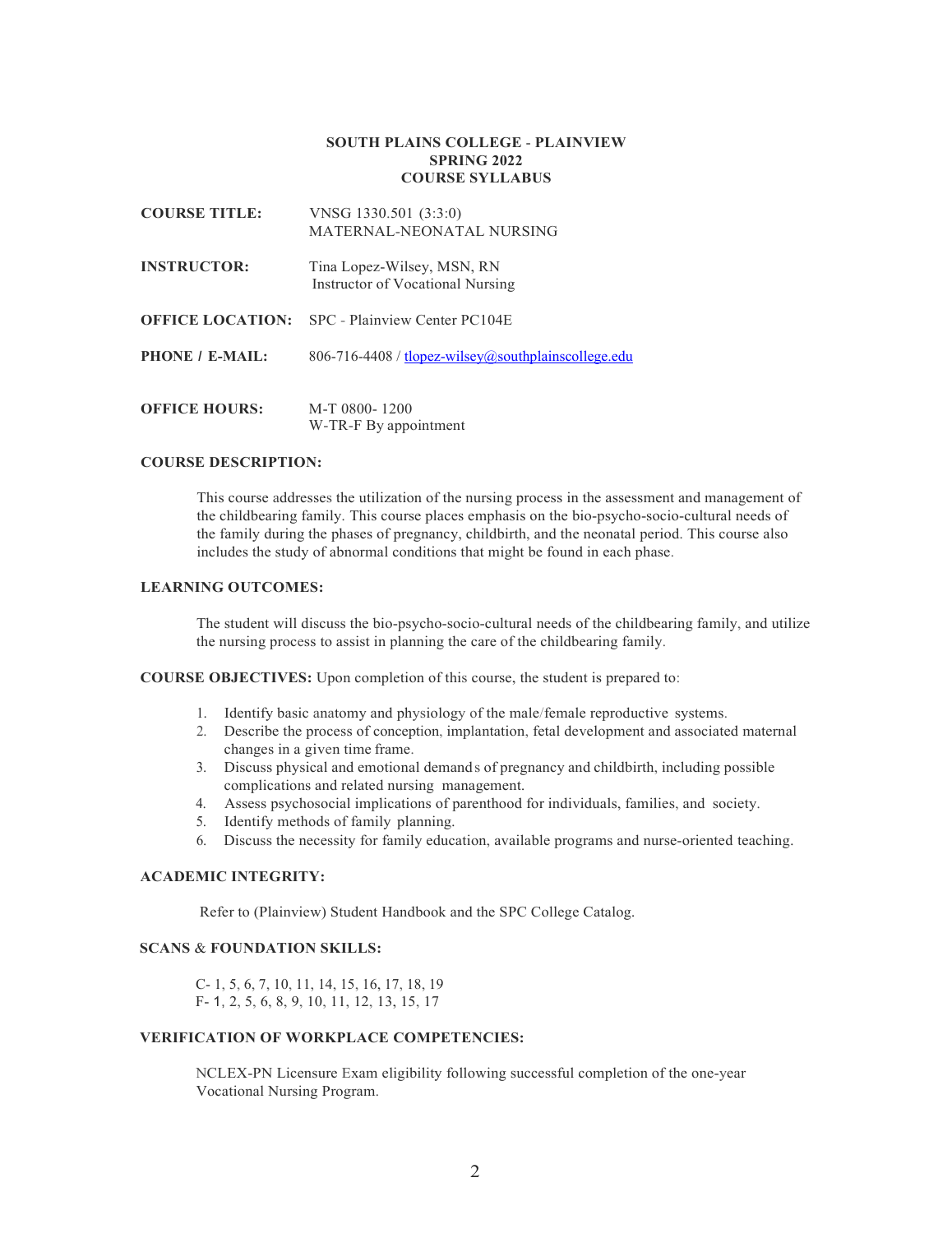# **TEXTBOOK:**

Linnard-Palmer, L., & Coats, G.H. (2021). *Safe Maternity and Nursing Care* (2nd ed.). F.A. Davis Company.

Study Guide to accompany text

ATI PN Maternal Newborn Nursing Review Module Edition 11

ATI Skills Modules (online) under "Video Case Studies" *Apgar Scoring Breastfeeding Complications of Pregnancy Cultural Diversity Fundal Assessment Growth & Development*

PN Maternal Newborn Online Practice 2020 A & B (online)

### **ATTENDANCE POLICY:**

- Refer to College Catalog and Student Handbook **This course is three credit hours with six hours of allowable absence.**
- Daily attendance will be taken. Three tardies will be equivalent to one absence. A single tardy is 15 minutes or later to class or leaving 15 minutes or more before class ends. A one-hour absence is given for missing more than 15 minutes of a one- hour length of lecture.

### **CELL PHONE POLICY/ EMERGENCY MESSAGES:**

• Cells phones must be placed on silent mode. The student should notify his/her family that in case of an emergency during normal class schedule, they should call the Plainview Vocational Nursing Office at (806) 716-4406. Class will not be interrupted unless it is an emergency, so they must identify themselves and say it is an emergency to get immediate action.

### **Dropping a class**

Students should submit a **Student [Initiated](https://forms.office.com/Pages/ResponsePage.aspx?id=ZrGRbWrP6UWeIqAmJdCCqRkmPIpp6AVCixFJfcqITt9UODExTUFXS0JOODhJOTlYM0NEV1kzRk9GMS4u) Drop Form** online**.**

**Students will not be required to obtain an instructor signature to drop**, however, we do encourage students to communicate with instructors or advisors prior to dropping a course when they are able. **There will be no charge for drops for the fall or spring semesters**.

### **Withdrawing from all classes**

If a student wishes to withdraw from all courses, they should initiate that process with the Advising Office. They can schedule an appointment with an advisor by visiting [http://www.southplainscollege.edu/admission](http://www.southplainscollege.edu/admission-aid/advising/spcadvisors.php)[aid/advising/spcadvisors.php](http://www.southplainscollege.edu/admission-aid/advising/spcadvisors.php) or by calling 806-716-2366.

### **Schedule Change (after late registration and before census date)**

To make a schedule change after late registration (August 28) and before the census date (September 9), students should submit a **[Schedule](https://forms.office.com/Pages/ResponsePage.aspx?id=ZrGRbWrP6UWeIqAmJdCCqRkmPIpp6AVCixFJfcqITt9UODIyTkRZSkFHVDNSVFRFV0g0T0tVWVAwRi4u) Change Form.**

After late registration, adding a class requires instructor approval. If a student is requesting to be added to one of your courses and you approve, please email [registrar@southplainscollege.edu](mailto:registrar@southplainscollege.edu) with your approval. This can take the place of signature on the Schedule Change Form that we have required in the past.

For additional information regarding schedule changes, drops and withdrawals, click [here.](http://www.southplainscollege.edu/admission-aid/apply/schedulechanges.php)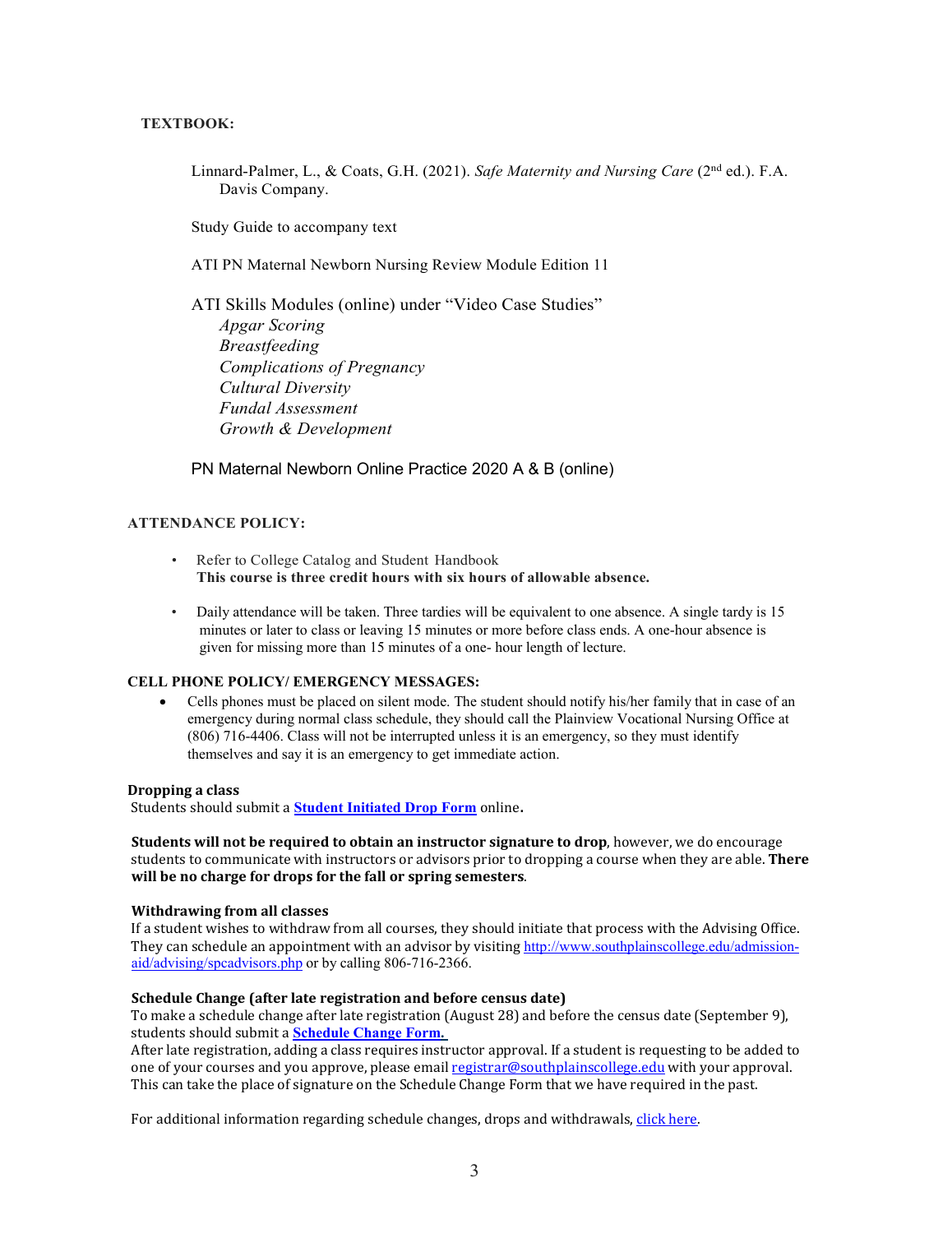#### **COURSE REQUIREMENTS:**

- 1. Chapter reading completed for preparation and participation in class discussion and critical thinking exercises, chapter study guide completed, all assigned ATI course material completed.
- 2. Four unit exams and a comprehensive final exam.
- 3. Quizzes (announced and unannounced)
- 4. Care Planning Assignment with concurrent clinical rotation

Labor/Delivery patient Post-partum patient Neonate

- 5. Assignments (in class and on Blackboard).
- 6. To meet course requirements a final course grade of 77% is needed.
- 7. Student is expected to follow all guidelines on any and all electronics and cellular devices while in class. (Student Handbook)

#### **Documentation Guidelines and APA Formatting (7th ed.):**

Information to be reviewed in a class session at the beginning of the semester. Details of presentations, discussions, or handouts to be provided.

# **GRADING:**

| <b>Content Exams</b> | 50%   |
|----------------------|-------|
| Assignments          | 10%   |
| ATI                  | $5\%$ |
| Ouizzes              | $5\%$ |
| Class Participation  | 10%   |
| Final Exam           | 20%   |

| $A=93-100$        |                                  |
|-------------------|----------------------------------|
| $B = 84-92$       |                                  |
| $C = 77-83$       | *passing for all nursing courses |
| $D = 70-76$       |                                  |
| $F = 69$ or below |                                  |

Final grades will not be rounded up from a remaining decimal. Your grade will reflect the whole number achieved. (Student Handbook)

### **The syllabus, including all assignments, lectures, or exams, are subject to change per instructor's discretion. The use of index cards for testing will be determined by instructor. All index cards will be checked prior to Exam.**

#### **Due dates for assignments and exams will be listed in the syllabus schedule.**

#### **LATE WORK:**

Requests to submit assignments late must be submitted **prior** to the assignments due date and granted only when illness or emergencies occur. Due dates for assignments and activities are listed in the course syllabus**. Students are expected to submit all assignments on or before 11:59 PM on the scheduled due dates.** Assignments submitted after the scheduled due date and time will receive a 10-point deduction per 24 hours and a zero after 72 hours (i.e. 72 hours and 1 minute).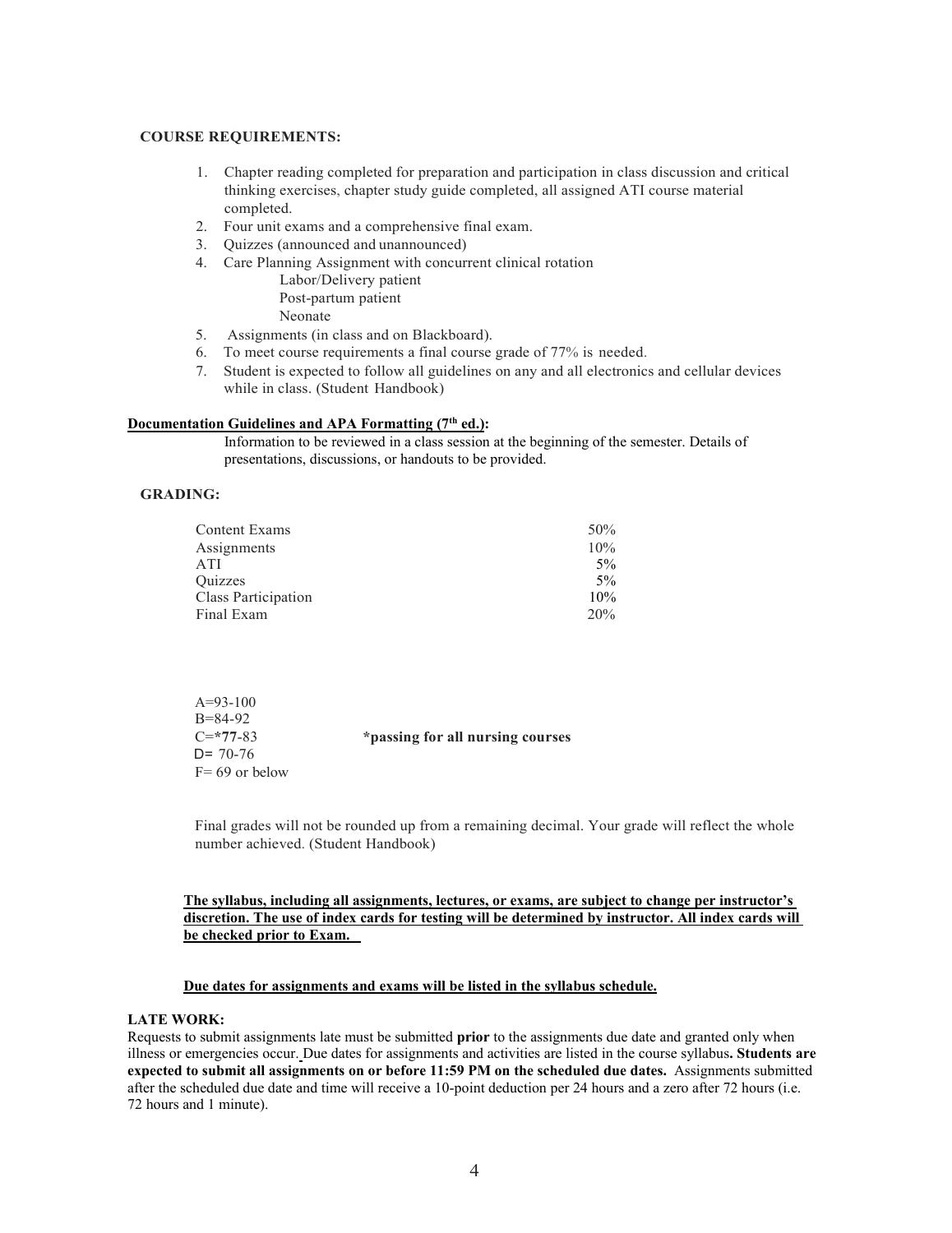# **EXPECTATIONS FOR COMMUNICATION WITH COURSE FACILITATORS**

Contact your course faculty as soon as possible by the Remind app or Blackboard email for urgent issues such as absences, emergencies, or difficulties with projects or assignments. All non-urgent messages must be sent via Blackboard emails. Faculty will check the course email daily. **All faculty responses (urgent and non-urgent) will be responded to during working hours (8:00 AM- 4:00 PM).** Please check course email and announcements at least once daily for important information and updates.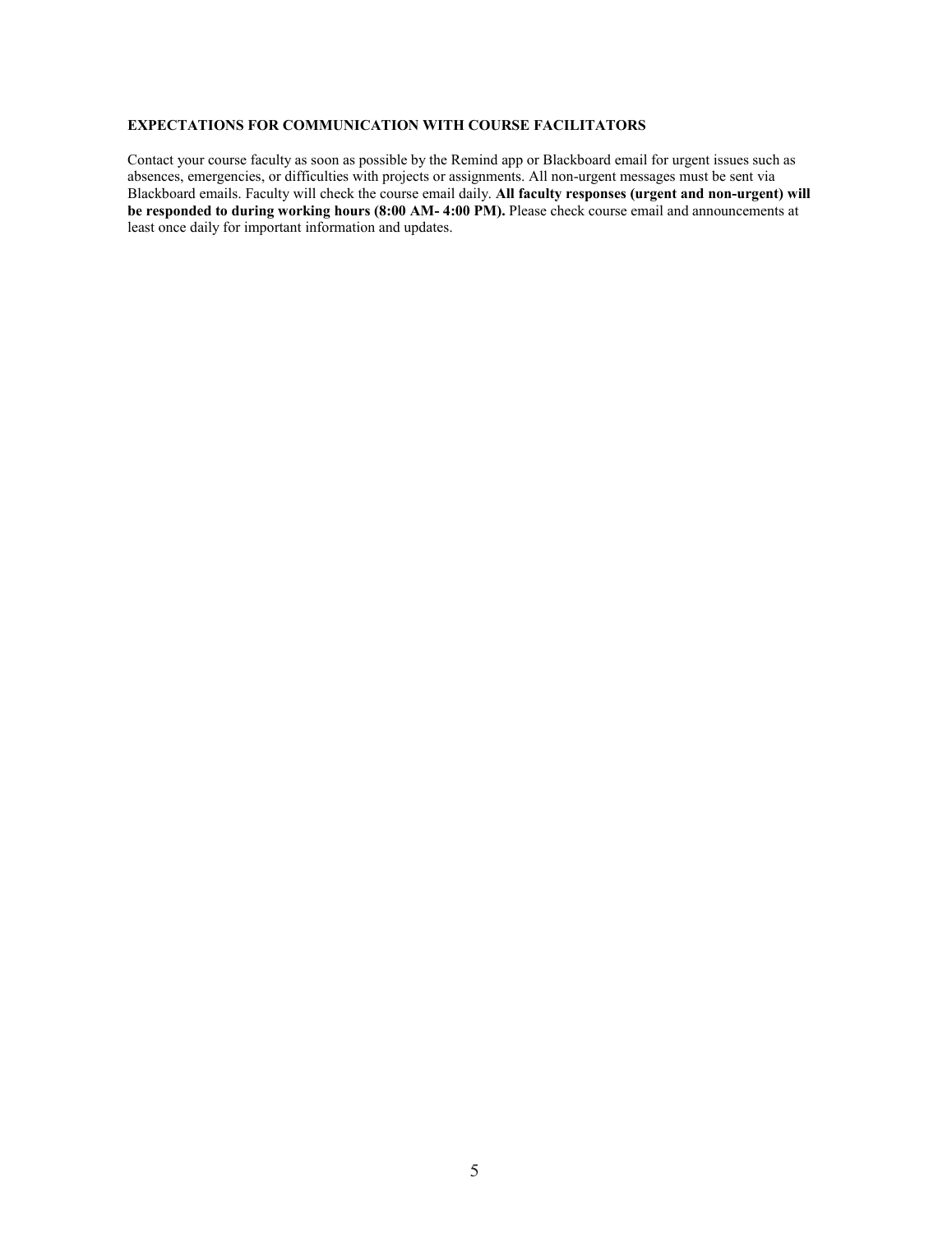# COURSE SCHEDULE

| $1 - 18 - 22$ |                                                             | Orientation/Review of Syllabi, textbook, & course requirement                                                                                                                                                                                                                                                                      |  |  |
|---------------|-------------------------------------------------------------|------------------------------------------------------------------------------------------------------------------------------------------------------------------------------------------------------------------------------------------------------------------------------------------------------------------------------------|--|--|
|               | Chapter 1                                                   | Introduction to Maternity & Pediatric Nursing                                                                                                                                                                                                                                                                                      |  |  |
|               | Chapter 2                                                   | Culture                                                                                                                                                                                                                                                                                                                            |  |  |
|               |                                                             | Due by 1/16/22 by 11:59 PM-PN Maternal Newborn Online Practice 2020 A <sup>**</sup> (if<br>completed by the due date and time, grade will be submitted as an 100% in the $ATI$ grading<br>schema. If not completed, grade deductions will occur (See "Late work") & will be counted as<br>a zero after 72 hrs. from the due date** |  |  |
| $1 - 25 - 22$ | Chapter 3<br>Video                                          | Women's Health Promotion Across the Life Span<br>The Miracle of<br>Life                                                                                                                                                                                                                                                            |  |  |
| $2 - 1 - 22$  | ATI Chapts. 1, 7                                            |                                                                                                                                                                                                                                                                                                                                    |  |  |
|               | Chapter 4<br>Chapter 5<br>ATI Chapts. 2, 3, 4               | Human Reproduction & Fetal Development<br>Physical & Psychological Changes of Pregnancy                                                                                                                                                                                                                                            |  |  |
| $2 - 8 - 21$  | <b>EXAM 1 (Chapts. 1-5)</b><br><b>ATI Completion Check</b>  |                                                                                                                                                                                                                                                                                                                                    |  |  |
|               | Chapter 6                                                   | Nursing Care During Pregnancy                                                                                                                                                                                                                                                                                                      |  |  |
| $2 - 15 - 21$ | Chapter 7<br>Chapter 8<br>ATI Chapts. 5, 6, 8               | Promoting a Healthy Pregnancy<br>Nursing Care of the Woman With Complications                                                                                                                                                                                                                                                      |  |  |
| $2 - 22 - 22$ | Chapter 9                                                   | Nursing Care During Labor and Childbirth                                                                                                                                                                                                                                                                                           |  |  |
| $3 - 1 - 22$  | Chapter 10<br>Chapter 11<br>ATI Chapts. 9, 10, 11           | Nursing Care of the Woman with Complications During Labor<br>& Birth<br><b>Birth-Related Procedures</b>                                                                                                                                                                                                                            |  |  |
| $3 - 8 - 22$  | <b>EXAM 2 (Chapts. 6-10)</b><br><b>ATI Completion Check</b> |                                                                                                                                                                                                                                                                                                                                    |  |  |
| $3 - 14 - 21$ | <b>SPRING BREAK BEGINS</b>                                  |                                                                                                                                                                                                                                                                                                                                    |  |  |
| $3 - 15 - 21$ | <b>STUDENT HOLIDAY</b>                                      |                                                                                                                                                                                                                                                                                                                                    |  |  |
| $3 - 22 - 21$ | Chapter 12<br>Chapter 13<br>ATI Chapts. 12, 13              | Postpartum Nursing Care<br><b>Postpartum Complications</b>                                                                                                                                                                                                                                                                         |  |  |
| $3 - 29 - 21$ | Chapter 14<br>Chapter 15<br>ATI Chapts. 14, 15              | Physiological & Behavioral Adaptations of the Newborn<br>Nursing Care of the Newborn                                                                                                                                                                                                                                               |  |  |
| $4 - 5 - 22$  | <b>EXAM 3 (Chapts. 11-14)</b><br>Video Your Healthy Baby    |                                                                                                                                                                                                                                                                                                                                    |  |  |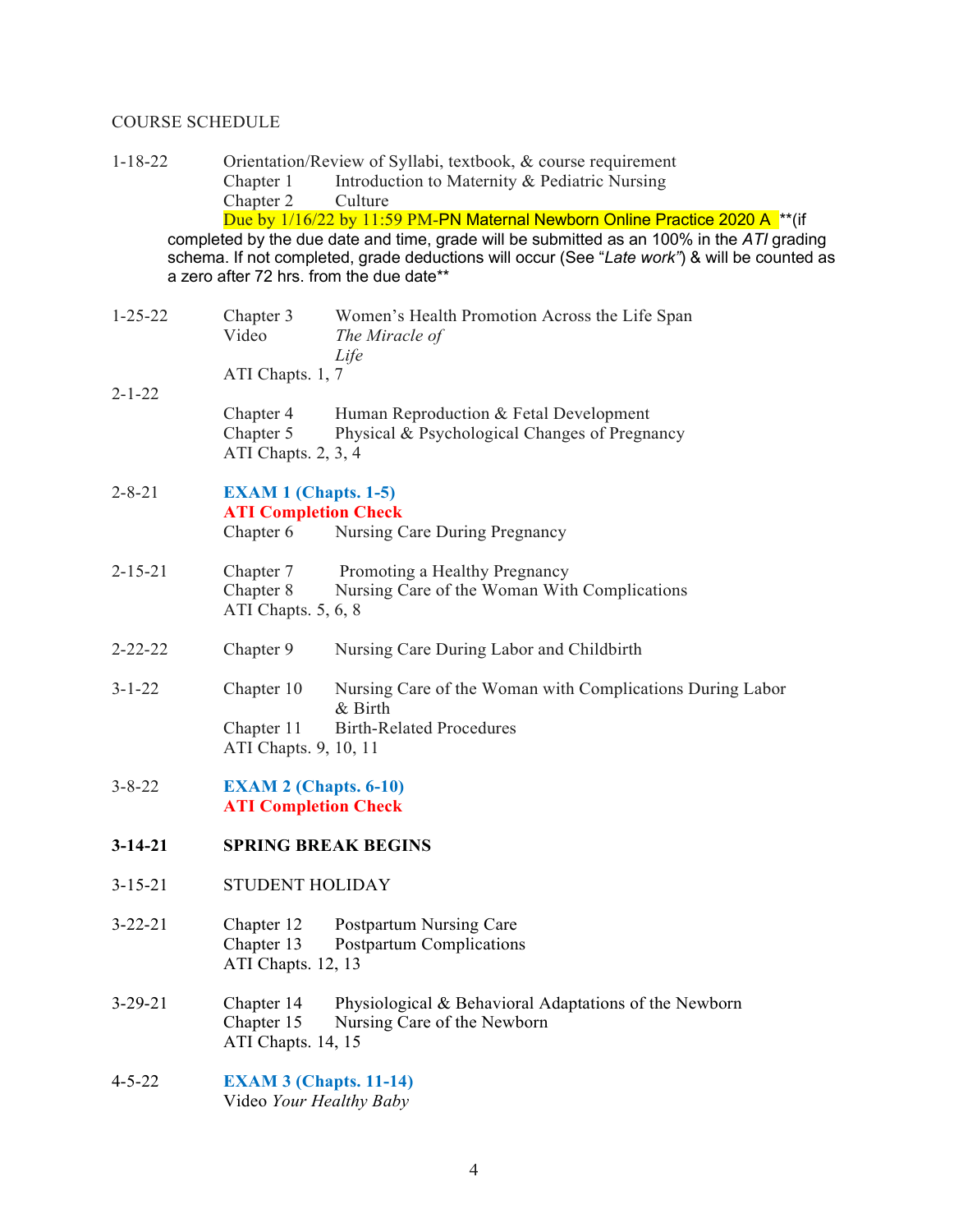# **ATI Completion Check**

- 4-12-21 Chapter 16 Newborn Nutrition<br>Chapter 17 Nursing Care of the Nursing Care of the Newborn at Risk ATI Chapts. 16-17
- 4-19-22 Chapter 18 Health Promotion of the Infant: Birth to One Year
- 4-26-22 **EXAM 4 (Chapts. 15-18) ATI Completion Check**
- 5-3-22 Review for Final
- 5-10-22 **FINAL EXAM**

PN Maternal Newborn Online Practice 2020 B due by 11:59 PM on 5-10-22. \*\*\*The grade you receive on this will count towards ATI grading schema\*\*\*

> ATI Chapt. 5, 6, 8 ATI Chapt. 14,15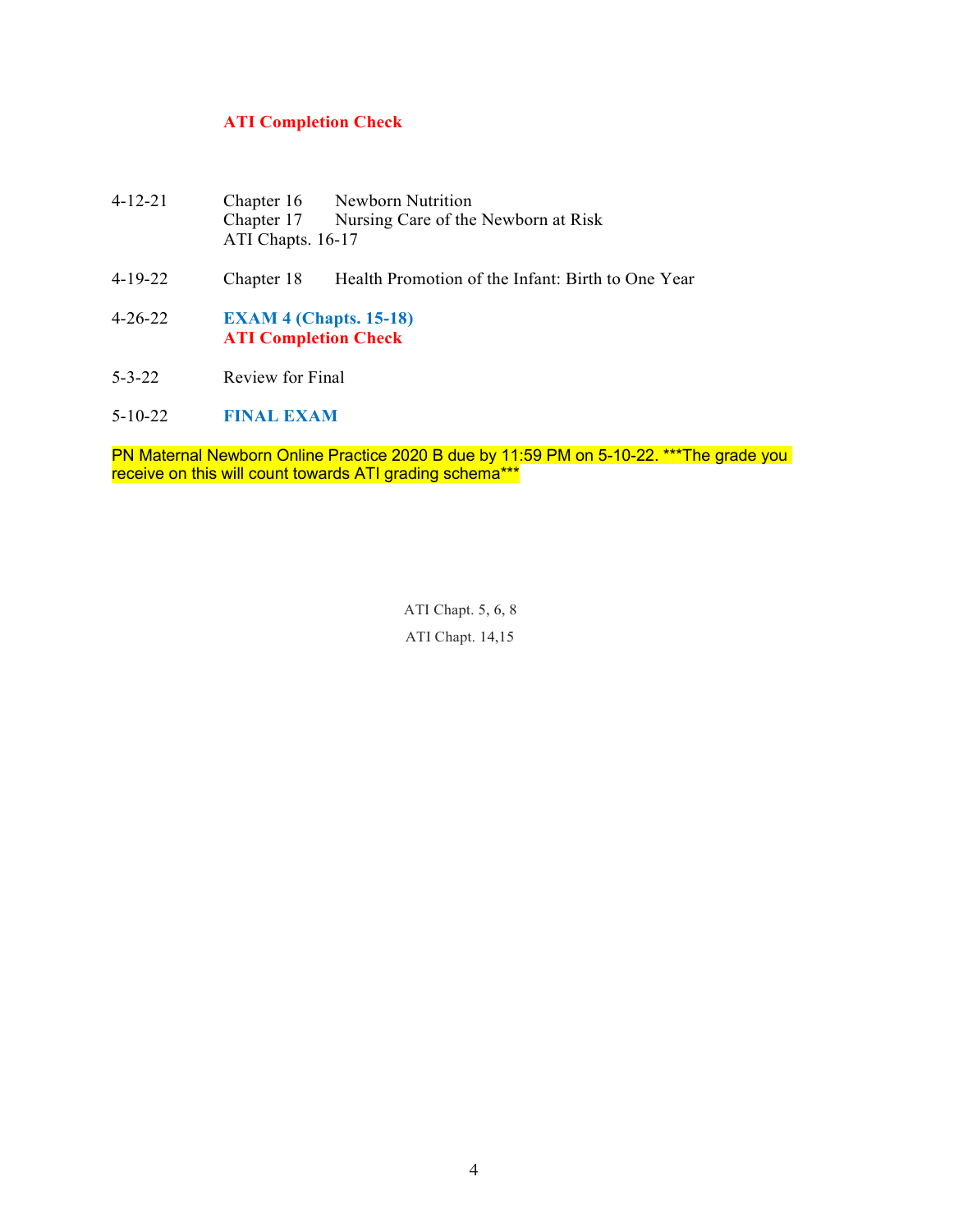# **COURSE OUTLINE**

#### **UNIT I: Introduction to Maternity and Pediatric Nursing**

Objectives:

- 1. Define the key terms.
- 2. Write a personal definition of *quality health care.*
- 3. Compare the roles of the licensed practical/vocational nurse (LPN/ LVN), registered nurse (RN), nurse practitioner (NP), clinical nurse specialist (CNS), and certified nurse midwife (CNM).
- 4. Explain the ethical principles of autonomy, beneficence, nonmaleficence, and justice as related to maternity and pediatric nursing.
- 5. Identify possible ethical dilemmas in maternity and pediatric nursing.
- 6. Discuss common fears of nursing students related to maternity and pediatric nursing.
- 7. Apply principles of family-centered care to families receiving care in a hospital or home setting.
- 8. Describe the anatomical, physiological, social, and emotional differences between adults and children, emphasizing the critical components that are pertinent to safe, emergent care of children across health-care settings.
- 9. Analyze the purposes for and essential elements of informed consent, including the concept of assent for those school-aged children older than 7.
- 10. Differentiate the various types of medical and medication errors currently happening in contemporary newborn and pediatric health-care settings.
- 11. Discuss the importance of cultural awareness when providing safe and effective nursing care.
- 12. Examine health-care quality and disparities in care across population groups in the community.
- 13. Examine the factors (social, environmental, economic, and political) that contribute to one's worldview, health beliefs, and health behaviors.
- 14. Identify and describe cultural-assessment tools and their usefulness and limitations in planning care.
- 15. Demonstrate sensitivity to cultural beliefs, values, and practices when providing care by seeking and giving feedback, listening, and observing.
- 16. Ensure the use of appropriate and acceptable resources and materials in promoting health teaching and illness prevention with patients and families.
- 17. Locate community resources that facilitate continuity of care in a culturally sensitive and effective manner for patients and their families.
- 18. Summarize preventive health screenings suggested for women.
- 19. Explain the two types of amenorrhea and the possible causes of amenorrhea.
- 20. Outline medical and nursing interventions for dysmenorrhea.
- 21. Compare and contrast premenstrual syndrome (PMS) and premenstrual dysphoric disorder (PMDD).
- 22. Plan nursing interventions for the patient with PMS.
- 23. Explain endometriosis and list the signs and symptoms.
- 24. Describe the barrier methods of contraception.
- 25. Discuss the different types of hormonal contraceptives.
- 26. Explain permanent contraception options.
- 27. Define *infertility* and discuss risk factors, causes, and possible treatment options.
- 28. Define *menopause* and describe physical changes that occur during perimenopause.
- 29. Plan patient-centered nursing care for a menopausal woman.
- 30. Summarize treatment options for women who experience severe vasomotor symptoms.
- 31. Define *uterine fibroids* and list the symptoms of fibroids.
- 32. Explain how an ovarian cyst forms and list the symptoms of an ovarian cyst.
- 33. List the characteristics of polycystic ovary syndrome.
- 34. Discuss the symptoms and treatment for sexually transmitted infections (STIs).
- 35. Plan nursing interventions for a woman with a vulvovaginal infection.
- 36. Define the different types of pelvic floor disorders and the treatment options.

37.

Content Outline:

- [I. Introduction to Maternity and Pediatric Nursing](https://jigsaw.vitalsource.com/books/9781719645263/epub/OPS/c01.xhtml)
	- [Roles In Maternal-Child and Pediatric Nursing](https://jigsaw.vitalsource.com/books/9781719645263/epub/OPS/c01.xhtml#sec-1)
	- [Legalities and Ethics](https://jigsaw.vitalsource.com/books/9781719645263/epub/OPS/c01.xhtml#sec-2)
	- [Evidence-Based Practice](https://jigsaw.vitalsource.com/books/9781719645263/epub/OPS/c01.xhtml#sec-3)
	- [Informed Consent](https://jigsaw.vitalsource.com/books/9781719645263/epub/OPS/c01.xhtml#sec-4)
	- [Family-Centered Care](https://jigsaw.vitalsource.com/books/9781719645263/epub/OPS/c01.xhtml#sec-5)
	- [Special Considerations in Pediatric Nursing](https://jigsaw.vitalsource.com/books/9781719645263/epub/OPS/c01.xhtml#sec-6)
	- [The Maternal-Child and Pediatric Nursing Student](https://jigsaw.vitalsource.com/books/9781719645263/epub/OPS/c01.xhtml#sec-7)

# [II. Culture](https://jigsaw.vitalsource.com/books/9781719645263/epub/OPS/c02.xhtml)

[Encountering Diversity](https://jigsaw.vitalsource.com/books/9781719645263/epub/OPS/c02.xhtml#sec-8)

[The Importance of Cultural Awareness and Knowledge in Nursing and Health-Care Delivery](https://jigsaw.vitalsource.com/books/9781719645263/epub/OPS/c02.xhtml#sec-9)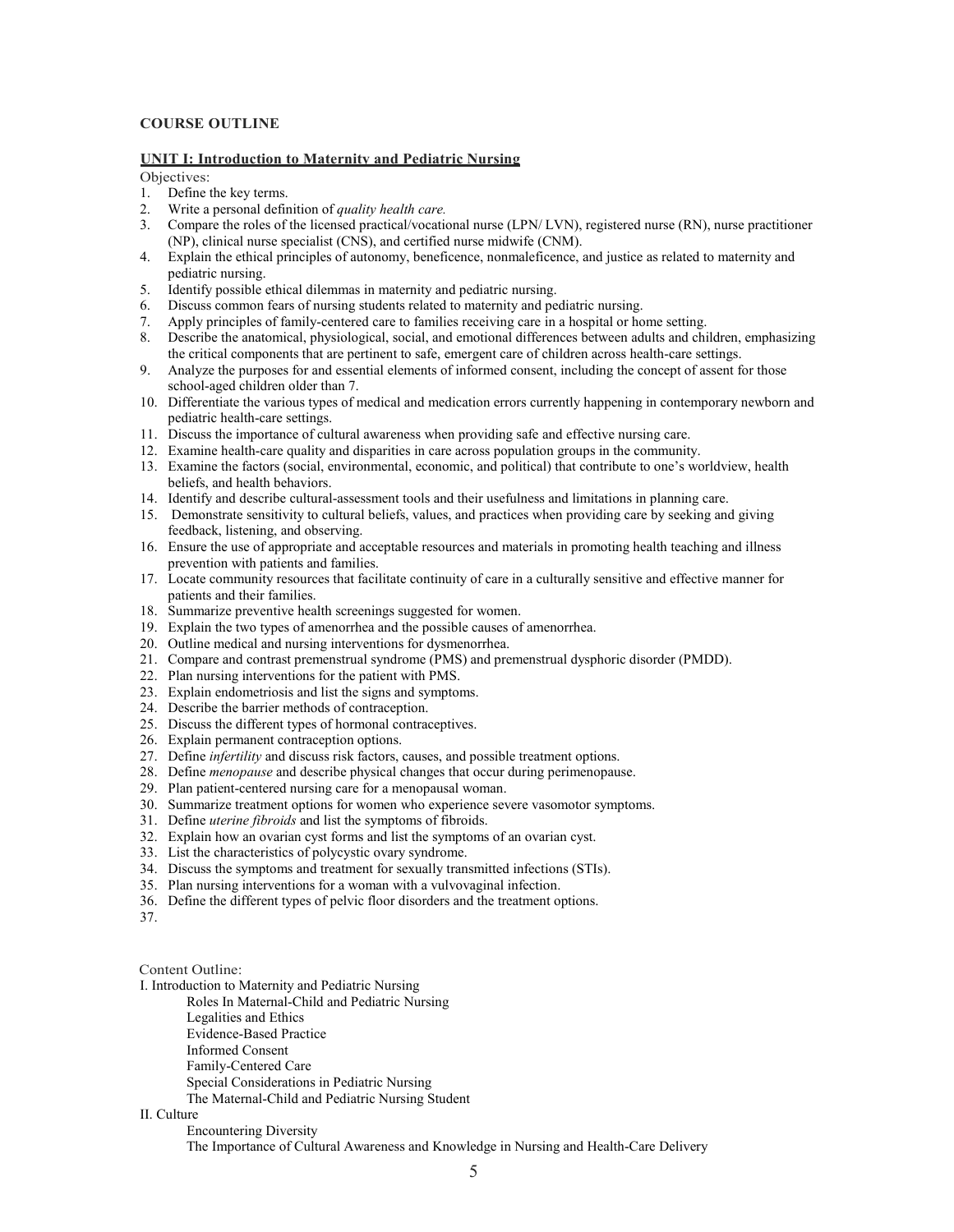[Culturally Appropriate Assessment](https://jigsaw.vitalsource.com/books/9781719645263/epub/OPS/c02.xhtml#sec-10) [III. Women's Health Promotion Across the Life Span](https://jigsaw.vitalsource.com/books/9781719645263/epub/OPS/c03.xhtml) [Preventive Health Care for Women](https://jigsaw.vitalsource.com/books/9781719645263/epub/OPS/c03.xhtml#sec-11) [Menstrual Disorders](https://jigsaw.vitalsource.com/books/9781719645263/epub/OPS/c03.xhtml#sec-12) [Family Planning](https://jigsaw.vitalsource.com/books/9781719645263/epub/OPS/c03.xhtml#sec-13) [Infertility Care](https://jigsaw.vitalsource.com/books/9781719645263/epub/OPS/c03.xhtml#sec-14) [Menopause](https://jigsaw.vitalsource.com/books/9781719645263/epub/OPS/c03.xhtml#sec-15) [Female Reproductive Tract Disorders](https://jigsaw.vitalsource.com/books/9781719645263/epub/OPS/c03.xhtml#sec-16) [Infectious Disorders of the Reproductive Tract](https://jigsaw.vitalsource.com/books/9781719645263/epub/OPS/c03.xhtml#sec-17) [Pelvic Floor Disorders](https://jigsaw.vitalsource.com/books/9781719645263/epub/OPS/c03.xhtml#sec-18)

#### **UNIT II: Pregnancy and the Family**

Objectives:

- 1. Define the key terms.
- 2. Identify the structures and functions of the female reproductive system.
- 3. Identify the structures and functions of the male reproductive system.
- 4. Summarize the actions of the hormones that affect reproductive functioning.
- 5. Discuss the female and male reproductive cycles.
- 6. Describe the fertilization process.
- 7. Discuss the stages of embryonic development.
- 8. Describe fetal circulation.
- 9. Identify significant developmental changes of the fetus at various gestations.
- 10. Describe the functions of the placenta, umbilical cord, amniotic membranes, and amniotic fluid.
- 11. Contrast the differences between monozygotic twins and dizygotic twins.
- 12. Discuss TORCH infections and risks to the mother and fetus.
- 13. Discuss possible risks to safe fetal development due to possible teratogens in medications, street drugs, foods, and environment.
- 14. Differentiate presumptive, probable, and positive signs of pregnancy.
- 15. Describe the physiological changes in each body system occurring during pregnancy.
- 16. Plan safe and effective nursing interventions that address the common physiological discomforts of pregnancy.
- 17. Identify physiological discomfort symptoms that should be reported to the health-care provider.
- 18. Identify normal laboratory values for the pregnant woman.
- 19. Discuss Reva Rubin's four maternal tasks that the woman accomplishes during pregnancy.
- 20. Discuss the psychosocial changes occurring during pregnancy for the woman, her partner, and family.
- 21. Identify psychosocial issues of the pregnant adolescent.
- 22. Discuss diagnostic testing to confirm pregnancy.
- 23. Explain the GTPAL system.
- 24. Explain scopes of practice and roles of the family practice physician, the obstetrician, and the certified nurse midwife on the health-care team.
- 25. Determine the estimated date of delivery using Naegele's rule.
- 26. Describe how patient-centered care is dependent on a thorough past medical history, cultural history, social history, and pregnancy history.
- 27. Explain the purpose and procedure of the complete physical examination and pelvic examination.
- 28. Define the common laboratory tests utilized during pregnancy.
- 29. Explain the commonly used screening tests and diagnostic tests for fetal health.
- 30. List the usual pattern of prenatal visits to the health-care provider.
- 31. Discuss nursing care provided during subsequent visits to the health-care provider.
- 32. Communicate effectively with the patient regarding intimate partner violence.
- 33. Discuss the monitoring of fetal growth and development.
- 34. 2. Provide guidance to the pregnant patient on managing the common discomforts of pregnancy.
- 35. 3. Promote safe and effective self-care practices during pregnancy.
- 36. 4. Discuss the nutritional needs of the pregnant patient.
- 37. 5. Define *pica* and its dangers for the pregnant patient.
- 38. Discuss the dangers and prevention of viral infections in pregnancy.
- 39. Teach the pregnant patient about the recommended weight gain in pregnancy.
- 40. Plan appropriate prenatal care for the pregnant adolescent.
- 41. Discuss the additional nutritional needs of the pregnant adolescent.
- 42. Discuss culturally competent care of the lesbian couple.
- 43. Identify risks for the pregnant patient over the age of 35.
- 44. Explain the tests used to monitor fetal well-being during the pregnancy.
- 45. Compare and contrast the Bradley method and Lamaze method of childbirth education.
- 46. Discuss the components of a birth plan.
- 47. 2. Discuss the nursing care of a patient experiencing hyperemesis gravidarum.
- 48. 3. Identify bleeding complications of early and late pregnancy.
- 49. 4. Recognize signs of complications following a spontaneous abortion.
- 50. 5. Discuss the nursing care for the patient following a ruptured ectopic pregnancy.
- 51. Compare and contrast the abnormalities of placenta abruptio, placenta accreta, and placenta previa.
- 52. Define *hydatidiform mole* and explain usual medical treatment and nursing care.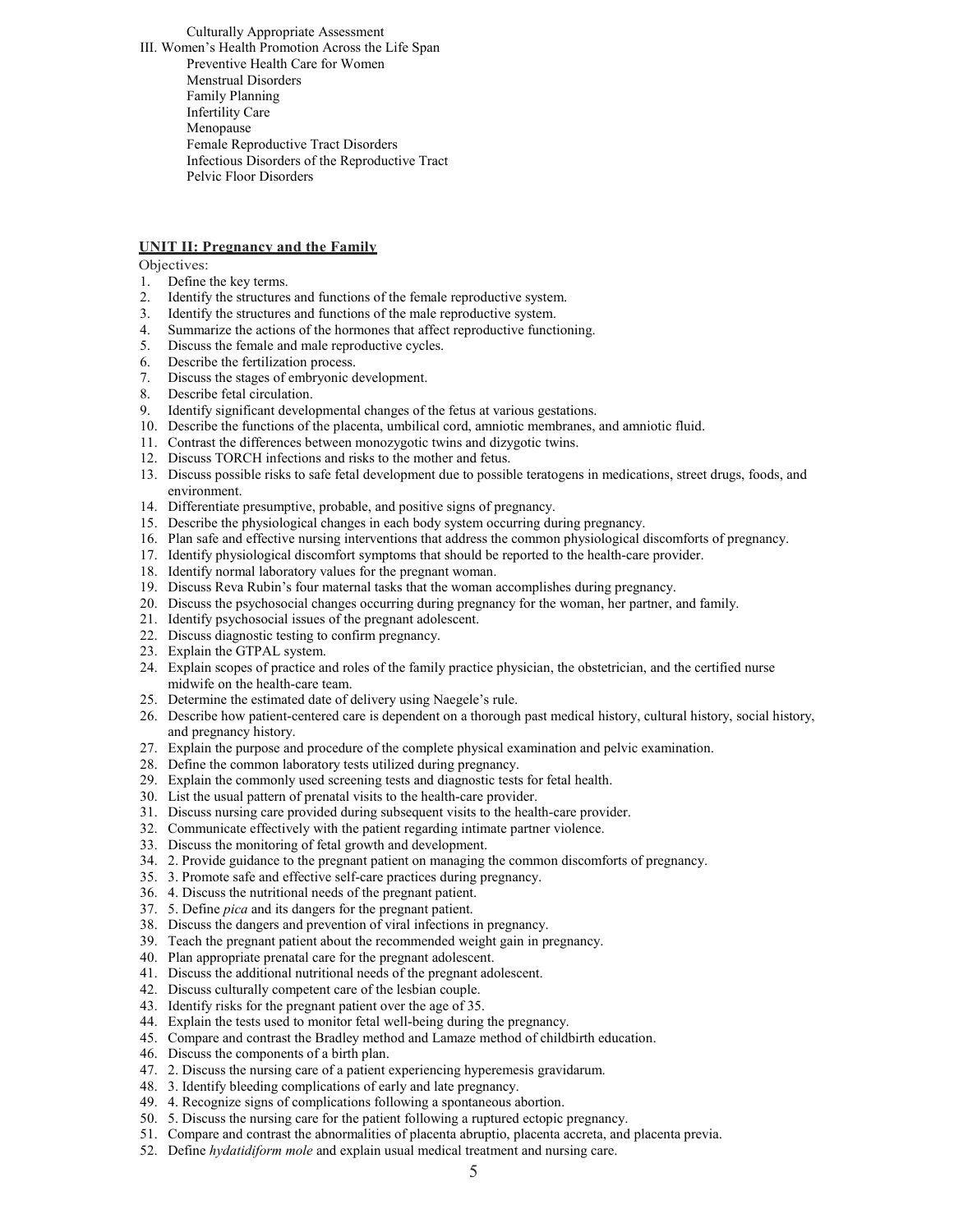- 53. Provide safe and effective nursing care for patients experiencing a placental abnormality such as placenta abruptio, placenta accreta, or placenta previa.
- 54. Identify signs of hypovolemic shock caused by blood loss from bleeding complications of pregnancy.
- 55. Discuss the medical interventions and nursing care for the patient with an incompetent cervix.
- 56. Summarize the management of patients with Rh incompatibility.
- 57. Develop a plan of care for women with multiple gestation pregnancy.
- 58. Develop a plan of care for a patient experiencing pregnancy-related hypertensive disorders.
- 59. Outline the nurse's role in assessment, managing care, and patient teaching for a patient with gestational diabetes

#### Content outline:

IV. [Human Reproduction and Fetal Development](https://jigsaw.vitalsource.com/books/9781719645263/epub/OPS/c04.xhtml) [Female Reproductive System](https://jigsaw.vitalsource.com/books/9781719645263/epub/OPS/c04.xhtml#sec-19) [Male Reproductive System](https://jigsaw.vitalsource.com/books/9781719645263/epub/OPS/c04.xhtml#sec-20) [Fertilization](https://jigsaw.vitalsource.com/books/9781719645263/epub/OPS/c04.xhtml#sec-21) [Stages of Fetal Development](https://jigsaw.vitalsource.com/books/9781719645263/epub/OPS/c04.xhtml#sec-22) [Accessory Structures of Pregnancy 61](https://jigsaw.vitalsource.com/books/9781719645263/epub/OPS/c04.xhtml#sec-23) [Multiple Pregnancy](https://jigsaw.vitalsource.com/books/9781719645263/epub/OPS/c04.xhtml#sec-24) [Effects of Teratogens on Fetal Development](https://jigsaw.vitalsource.com/books/9781719645263/epub/OPS/c04.xhtml#sec-25) V. [Physical and Psychological Changes of Pregnancy](https://jigsaw.vitalsource.com/books/9781719645263/epub/OPS/c05.xhtml) [Diagnosis of Pregnancy](https://jigsaw.vitalsource.com/books/9781719645263/epub/OPS/c05.xhtml#sec-26) [Normal Physiological Changes in Pregnancy](https://jigsaw.vitalsource.com/books/9781719645263/epub/OPS/c05.xhtml#sec-27) [Psychological Adaptation to Pregnancy](https://jigsaw.vitalsource.com/books/9781719645263/epub/OPS/c05.xhtml#sec-28) VI. [Nursing Care During Pregnancy](https://jigsaw.vitalsource.com/books/9781719645263/epub/OPS/c06.xhtml) [Initial Prenatal](https://jigsaw.vitalsource.com/books/9781719645263/epub/OPS/c06.xhtml#sec-29) Assessment [Prenatal Assessment and Care](https://jigsaw.vitalsource.com/books/9781719645263/epub/OPS/c06.xhtml#sec-30) VII. [Promoting a Healthy Pregnancy](https://jigsaw.vitalsource.com/books/9781719645263/epub/OPS/c07.xhtml) [Focus on the Patient](https://jigsaw.vitalsource.com/books/9781719645263/epub/OPS/c07.xhtml#sec-31) [Promotion of Self-Care During Pregnancy](https://jigsaw.vitalsource.com/books/9781719645263/epub/OPS/c07.xhtml#sec-32) [Avoiding Infections](https://jigsaw.vitalsource.com/books/9781719645263/epub/OPS/c07.xhtml#sec-33) [Nutrition in Pregnancy](https://jigsaw.vitalsource.com/books/9781719645263/epub/OPS/c07.xhtml#sec-34) [Care of the Pregnant Adolescent](https://jigsaw.vitalsource.com/books/9781719645263/epub/OPS/c07.xhtml#sec-35) [Care of Lesbian Patients](https://jigsaw.vitalsource.com/books/9781719645263/epub/OPS/c07.xhtml#sec-36) [Care of the Expectant Woman Older Than Age 35](https://jigsaw.vitalsource.com/books/9781719645263/epub/OPS/c07.xhtml#sec-37) [Focus on the Fetus](https://jigsaw.vitalsource.com/books/9781719645263/epub/OPS/c07.xhtml#sec-38) [Focus on the Growing Family](https://jigsaw.vitalsource.com/books/9781719645263/epub/OPS/c07.xhtml#sec-39) VIII. [Nursing Care of the Woman With Complications During Pregnancy](https://jigsaw.vitalsource.com/books/9781719645263/epub/OPS/c08.xhtml) [Care of the Woman With Hyperemesis Gravidarum](https://jigsaw.vitalsource.com/books/9781719645263/epub/OPS/c08.xhtml#sec-40) [Care of the Woman With Bleeding Disorders of Early Pregnancy](https://jigsaw.vitalsource.com/books/9781719645263/epub/OPS/c08.xhtml#sec-41) [Care of the Woman With Bleeding Disorders of Late Pregnancy](https://jigsaw.vitalsource.com/books/9781719645263/epub/OPS/c08.xhtml#sec-42) [Care of the Woman With Incompetent Cervix](https://jigsaw.vitalsource.com/books/9781719645263/epub/OPS/c08.xhtml#sec-43) [Care of the Woman With Rh Incompatibility Between Maternal and Fetal Blood](https://jigsaw.vitalsource.com/books/9781719645263/epub/OPS/c08.xhtml#sec-44)

- [Care of the Woman With a Multiple Gestation Pregnancy](https://jigsaw.vitalsource.com/books/9781719645263/epub/OPS/c08.xhtml#sec-45)
- [Care of the Woman With Hypertension Disorders](https://jigsaw.vitalsource.com/books/9781719645263/epub/OPS/c08.xhtml#sec-46) [Care of the Woman With Gestational Diabetes](https://jigsaw.vitalsource.com/books/9781719645263/epub/OPS/c08.xhtml#sec-47)

#### **UNIT III: Birth and the Family**

Objectives:

- 1. Define the key terms.
- 2. Discuss the theories related to the factors that cause the onset of labor.
- 3. List the signs of labor.
- 4. Describe the process of effacement and dilation that occurs in the cervix during labor.
- 5. Distinguish between true and false labor.
- 6. List and describe the "Seven Ps" of labor.
- 7. Distinguish between fetal lie, presentation, and position.
- 8. Teach a patient how to time uterine contractions.
- 9. Recognize the characteristics of a normal labor so as to provide knowledgeable care to the laboring patient.
- 10. Outline the stages and phases of labor.
- 11. Compare and contrast the advantages and disadvantages of a hospital birth, birthing center birth, and home birth.
- 12. Review the initial maternal care in the labor and delivery unit.
- 13. Describe the process of a cervical examination and discuss the information obtained during the cervical examination.
- 14. Demonstrate Leopold's maneuvers and discuss the purpose of the maneuvers.
- 15. Explain medical interventions that may occur during each stage of labor.
- 16. Plan safe and effective patient-centered nursing care for each stage of labor.
- 17. Identify nursing responsibilities and safety issues that may arise when the patient receives analgesic and anesthetic drugs for pain control in labor.
- 18. Analyze a fetal-monitor strip.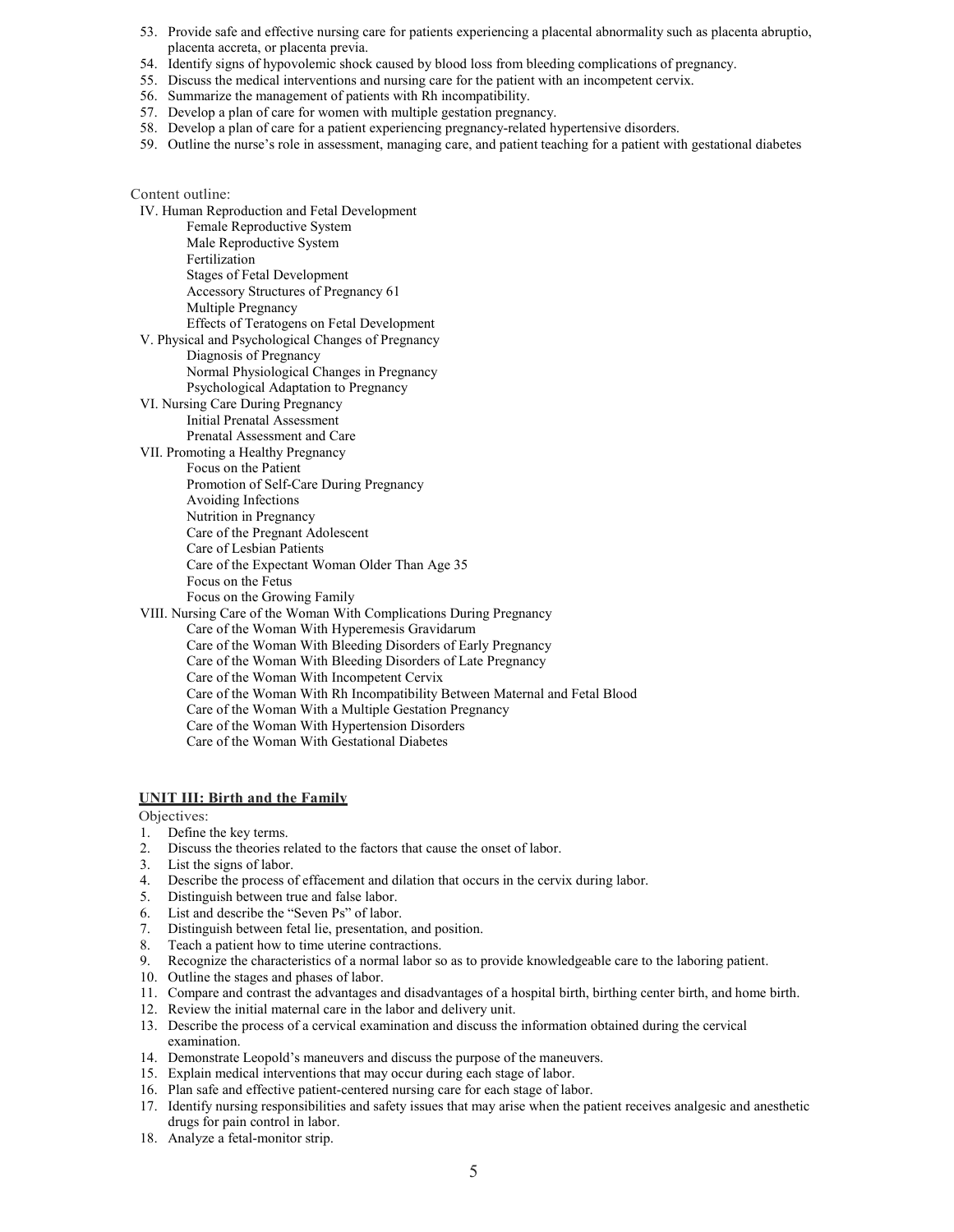- 19. Identify unsafe or nonreassuring fetal heart decelerations and choose appropriate nursing interventions for nonreassuring fetal heart patterns.
- 20. Complete an Apgar score on a newborn.
- 21. Explain the immediate needs and goals of care for the newborn.
- 22. Discuss immediate post-delivery care for the woman.
- 23. Identify 10 risk factors associated with preterm labor.
- 24. Discuss nursing care and the common tocolytic medications used to manage preterm labor.
- 25. Identify the major complication of PROM.
- 26. Define *post-term pregnancy* and the possible fetal consequences of post-term pregnancy.
- 27. Differentiate between oligohydramnios and polyhydramnios and describe potential complications of each.
- 28. Describe the variations in the passage, passenger, powers, position, psyche, pain management, or patience that can contribute to complications in labor.
- 29. Discuss the risks of a vaginal breech delivery.
- 30. Define *macrosomia* and describe nursing care for the patient and fetus.
- 31. Describe umbilical cord prolapse and the potential risk to the fetus.
- 32. Define *precipitous labor* and delivery and state nursing care that promotes safety for the woman and her fetus.
- 33. Identify risk factors for shoulder dystocia.
- 34. Formulate an emergency nursing care plan for a patient experiencing uterine rupture.
- 35. Discuss the causes of a uterine inversion.
- 36. Identify signs and symptoms of amniotic fluid embolism (AFE) and discuss medical interventions.
- 37. Using the nursing process, formulate a plan of care with appropriate nursing diagnoses for a patient experiencing a complication of labor and birth.
- 38. Discuss the grieving process and patient-centered nursing care of the family experiencing perinatal loss.
- 39. Describe the amniotomy procedure and discuss nursing responsibilities.
- 40. Explain the purpose of an amnioinfusion.
- 41. Prepare patient teaching for the patient undergoing an external cephalic version.
- 42. Describe how a Bishop's score is calculated and explain the significance of the score.
- 43. Discuss methods used to ripen a cervix and induce contractions.
- 44. Prepare a patient-centered nursing care plan for the woman undergoing labor induction or augmentation.
- 45. Differentiate between vacuum extractor-assisted and forceps-assisted vaginal delivery.
- 46. List common indications for a cesarean delivery.
- 47. Discuss nursing responsibilities when preparing a patient for a cesarean birth.
- 48. Plan patient teaching for a cesarean birth.
- 49. Identify the factors that indicate a patient is a good candidate for a VBAC.
- 50. Plan nursing care for the patient undergoing a TOLAC.

#### Content outline:

- [IX. Nursing Care During Labor and Childbirth](https://jigsaw.vitalsource.com/books/9781719645263/epub/OPS/c09.xhtml)
	- [The Physiology of Labor](https://jigsaw.vitalsource.com/books/9781719645263/epub/OPS/c09.xhtml#sec-48)
	- [Critical Factors in Labor](https://jigsaw.vitalsource.com/books/9781719645263/epub/OPS/c09.xhtml#sec-49)
	- [Maternal Systemic Response to Labor](https://jigsaw.vitalsource.com/books/9781719645263/epub/OPS/c09.xhtml#sec-50)
	- [Fetal Response to Labor](https://jigsaw.vitalsource.com/books/9781719645263/epub/OPS/c09.xhtml#sec-51)
	- [Stages of Labor and Birth](https://jigsaw.vitalsource.com/books/9781719645263/epub/OPS/c09.xhtml#sec-52)
	- [Settings for Childbirth](https://jigsaw.vitalsource.com/books/9781719645263/epub/OPS/c09.xhtml#sec-53)
	- [Admission to the Hospital or Birthing Center](https://jigsaw.vitalsource.com/books/9781719645263/epub/OPS/c09.xhtml#sec-54)
		- [Fetal Monitoring](https://jigsaw.vitalsource.com/books/9781719645263/epub/OPS/c09.xhtml#sec-55)
- [Pain Management in Labor and Birth](https://jigsaw.vitalsource.com/books/9781719645263/epub/OPS/c09.xhtml#sec-56)
- [X. Nursing Care of the Woman With Complications During Labor and Birth](https://jigsaw.vitalsource.com/books/9781719645263/epub/OPS/c10.xhtml)
	- [Care of the Woman at Risk of Preterm Labor](https://jigsaw.vitalsource.com/books/9781719645263/epub/OPS/c10.xhtml#sec-57)
	- [Care of the Woman With Premature Rupture of Membranes](https://jigsaw.vitalsource.com/books/9781719645263/epub/OPS/c10.xhtml#sec-58)
	- [Care of the Woman With a Post-Term Pregnancy](https://jigsaw.vitalsource.com/books/9781719645263/epub/OPS/c10.xhtml#sec-59)
	- [Care of the Woman With Abnormal Amniotic Fluid Volume](https://jigsaw.vitalsource.com/books/9781719645263/epub/OPS/c10.xhtml#sec-60)
	- [Labor-Related Complications](https://jigsaw.vitalsource.com/books/9781719645263/epub/OPS/c10.xhtml#sec-61)
		- [Emergencies and Complications During Birth](https://jigsaw.vitalsource.com/books/9781719645263/epub/OPS/c10.xhtml#sec-62)
		- [Care of the Family Experiencing Perinatal Loss](https://jigsaw.vitalsource.com/books/9781719645263/epub/OPS/c10.xhtml#sec-63)
- XI. [Birth-Related Procedures](https://jigsaw.vitalsource.com/books/9781719645263/epub/OPS/c11.xhtml)
	- [Amniotomy](https://jigsaw.vitalsource.com/books/9781719645263/epub/OPS/c11.xhtml#sec-64)
	- [Amnioinfusion](https://jigsaw.vitalsource.com/books/9781719645263/epub/OPS/c11.xhtml#sec-65)
	- [External Cephalic Version](https://jigsaw.vitalsource.com/books/9781719645263/epub/OPS/c11.xhtml#sec-66)
	- [Care of the Woman Undergoing Induction or the Augmentation of Labor](https://jigsaw.vitalsource.com/books/9781719645263/epub/OPS/c11.xhtml#sec-67)
	- [Assisted Vaginal Birth](https://jigsaw.vitalsource.com/books/9781719645263/epub/OPS/c11.xhtml#sec-68)
	- [Cesarean Birth](https://jigsaw.vitalsource.com/books/9781719645263/epub/OPS/c11.xhtml#sec-69)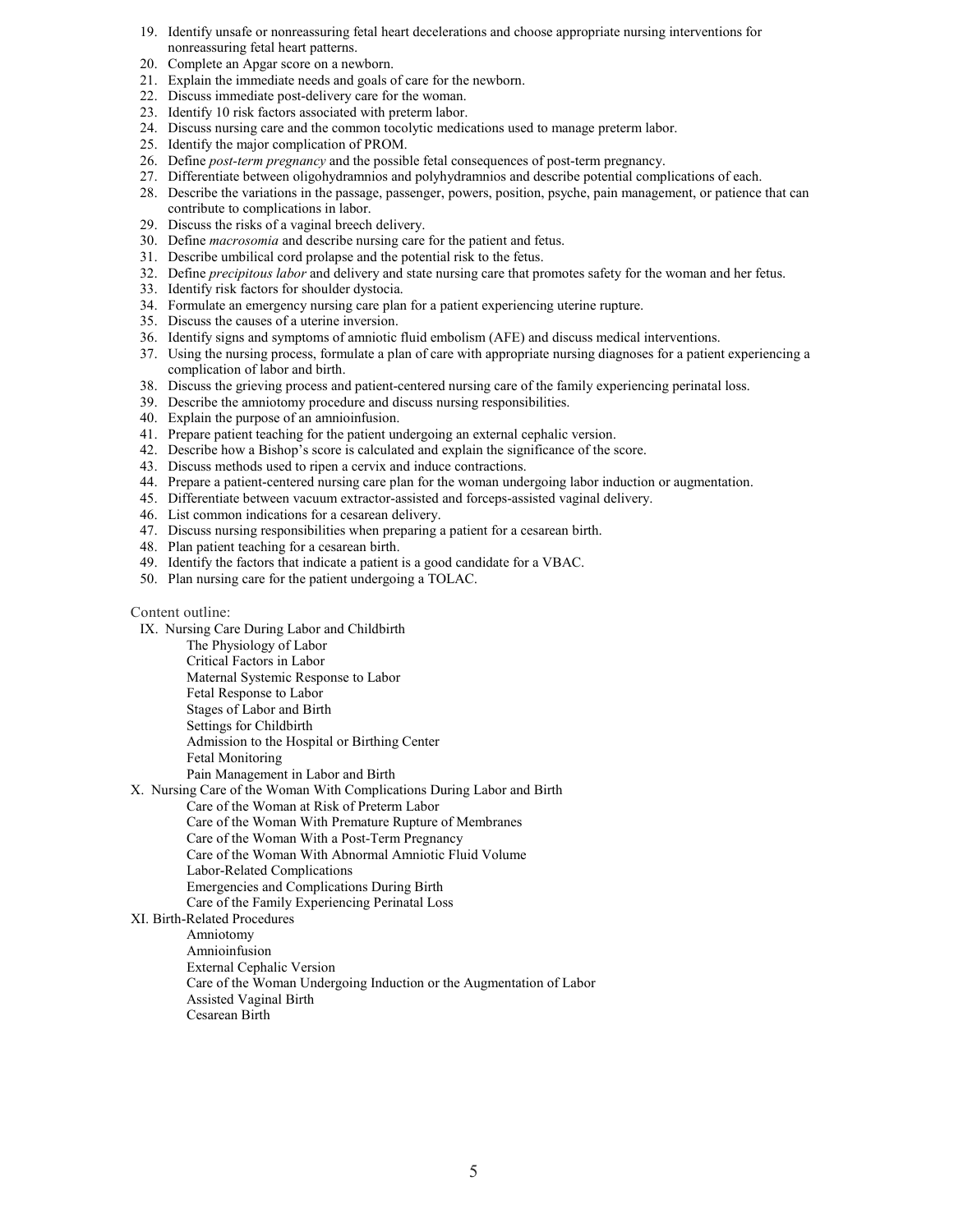### **UNIT IV: Postpartum Period and the Family**

Objectives:

- 1. Define the key terms.
- 2. Identify the normal physiological changes following childbirth in the mother's reproductive, integumentary, gastrointestinal, cardiovascular, respiratory, urinary, and musculoskeletal systems.
- 3. Explain the process of involution of the uterus after delivery.
- 4. Discuss the effect of a full bladder on uterine involution.
- 5. Explain afterpains to a multiparous patient.<br>6. Describe the phases of lochia progression.
- 6. Describe the phases of lochia progression.<br>7. Demonstrate the correct method of uterine
- 7. Demonstrate the correct method of uterine massage for postpartum assessment.<br>8. Outline postpartum care in the first hour after delivery.
- 8. Outline postpartum care in the first hour after delivery.<br>9. Demonstrate a focal postpartum assessment using the F
- Demonstrate a focal postpartum assessment using the BUBBLE LE mnemonic.
- 10. Plan patient-centered care that addresses the special needs of the adolescent postpartum patient.
- 11. Describe a therapeutic approach for managing the psychosocial needs of a patient who is relinquishing her infant for adoption.
- 12. Plan discharge teaching for the postpartum patient.
- 13. Describe the postpartum psychological adaptations including the taking-in phase, the taking-hold phase, and the letting-go phase.
- 14. Identify signs that the mother is bonding with her newborn.
- 15. Distinguish between bonding and attachment.
- 16. Plan nursing interventions that can facilitate family-centered care and family attachment.
- 17. Discuss possible causes of uterine atony.
- 18. Identify the signs and symptoms of postpartum hemorrhage (PPH).
- 19. Discuss appropriate management of PPH.
- 20. Discuss the causes, signs and symptoms, and management of a patient with a hematoma.
- 21. Recognize signs and symptoms of a postpartum infection.
- 22. Discuss appropriate management of the infection.
- 23. Identify women at risk for thrombophlebitis as well as nursing interventions to prevent thromboembolism in the postpartum patient.
- 24. Differentiate between postpartum depression and postpartum psychosis.
- 25. Identity appropriate nursing interventions for each disorder.

Content outline:

[XII. Postpartum Nursing Care](https://jigsaw.vitalsource.com/books/9781719645263/epub/OPS/c12.xhtml)

[Postpartum Physical Adaptations](https://jigsaw.vitalsource.com/books/9781719645263/epub/OPS/c12.xhtml#sec-70)

[Nursing Care During the Early Postpartum Period](https://jigsaw.vitalsource.com/books/9781719645263/epub/OPS/c12.xhtml#sec-71)

[Postpartum Psychological Adaptations](https://jigsaw.vitalsource.com/books/9781719645263/epub/OPS/c12.xhtml#sec-72) [Development of Family Attachment](https://jigsaw.vitalsource.com/books/9781719645263/epub/OPS/c12.xhtml#sec-73)

XIII. [Postpartum Complications](https://jigsaw.vitalsource.com/books/9781719645263/epub/OPS/c13.xhtml)

[Care of the Woman With Postpartum Hemorrhage](https://jigsaw.vitalsource.com/books/9781719645263/epub/OPS/c13.xhtml#sec-74)

[Care of the Woman With a Hematoma](https://jigsaw.vitalsource.com/books/9781719645263/epub/OPS/c13.xhtml#sec-75)

[Care of the Woman With a Uterine Infection](https://jigsaw.vitalsource.com/books/9781719645263/epub/OPS/c13.xhtml#sec-76)

[Care of the Woman With a Wound Infection](https://jigsaw.vitalsource.com/books/9781719645263/epub/OPS/c13.xhtml#sec-77)

[Care of the Woman With a Urinary Tract Infection \(UTI\)](https://jigsaw.vitalsource.com/books/9781719645263/epub/OPS/c13.xhtml#sec-78)

[Care of the Woman With Mastitis](https://jigsaw.vitalsource.com/books/9781719645263/epub/OPS/c13.xhtml#sec-79)

[Care of the Woman With Postpartum Thromboembolic Disease](https://jigsaw.vitalsource.com/books/9781719645263/epub/OPS/c13.xhtml#sec-80)

[Care of the Woman With Postpartum Depression](https://jigsaw.vitalsource.com/books/9781719645263/epub/OPS/c13.xhtml#sec-81)

[Care of the Woman With a Postpartum Psychiatric Disorder](https://jigsaw.vitalsource.com/books/9781719645263/epub/OPS/c13.xhtml#sec-82)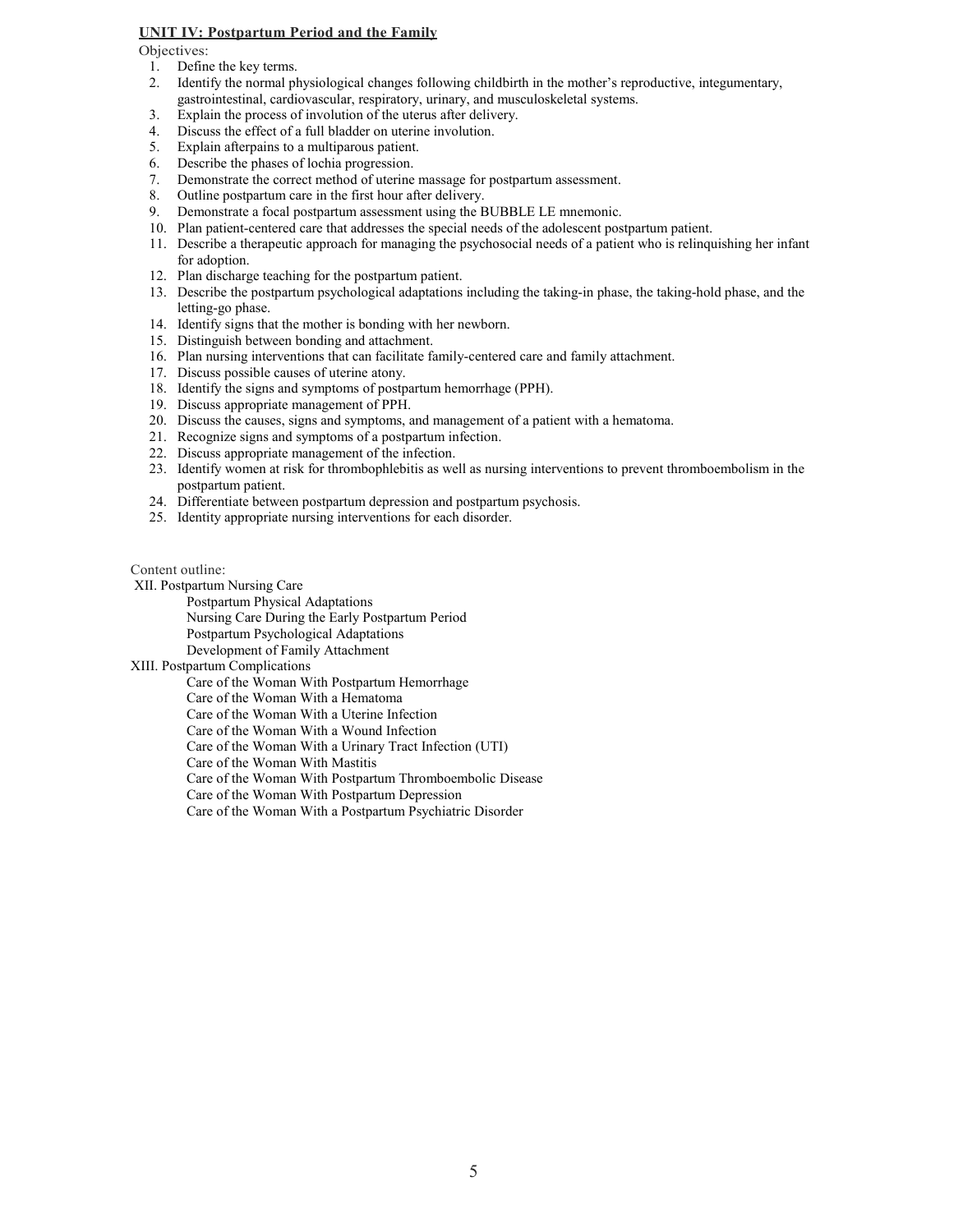#### **UNIT V: The Newborn**

Objectives:

- 1. Define the key terms.
- 2. Identify ways in which heat loss occurs in infants.
- 3. Describe how infants can produce body heat.
- 4. List nursing interventions that support thermoregulation in the newborn.
- 5. Discuss the role of external and internal stimuli in the initiation of breathing in the newborn.
- 6. Identify the changes that occur as fetal circulation transitions into newborn circulation after birth.
- 7. Plan appropriate nursing interventions to assist with the transitions of the renal and gastrointestinal systems after birth.
- 8. Discuss the role of the liver in conjugating bilirubin.
- 9. Differentiate between indirect (unconjugated) and direct (conjugated) bilirubin.
- 10. Define normal physiological jaundice.
- 11. Provide family-centered care by teaching parents about the behavioral changes and wake-sleep cycles of the newborn.
- 12. Define *physical assessment.*
- 13. Identify normal newborn vital signs.
- 14. Demonstrate a head-to-toe assessment of the newborn.
- 15. Summarize abnormal findings from the head-to-toe assessment that must be reported.
- 16. Identify normal newborn skin variations.
- 17. Differentiate between cephalohematoma and caput succedaneum.
- 18. Explain the effects of maternal hormones on the newborn's physical characteristics.
- 19. Identify the normal newborn reflexes.
- 20. Discuss nursing care of the newborn.
- 21. Summarize the usual newborn screenings that are completed for health promotion.
- 22. Discuss Ballard's tool, which is used to determine gestational age.
- 23. Demonstrate the correct technique for an infant heel stick.
- 24. Demonstrate the correct technique for a newborn's bath.
- 25. Develop a discharge teaching plan on newborn care basics.
- 26. Plan family-centered care by including the family in discharge teaching.
- 27. Instruct the parents on newborn safety.
- 28. Discuss infant nutritional needs.
- 29. Describe the process of human milk production.
- 30. Describe the stages of milk production.
- 31. List the advantages and disadvantages of breastfeeding.
- 32. Identify contraindications for breastfeeding.
- 33. Identify cues of infant readiness to nurse.
- 34. Teach a mother how to correctly latch-on a baby for breastfeeding.
- 35. Discuss common breastfeeding problems and how to manage those problems.
- 36. Identify warning signs of inadequate breastfeeding in the newborn.
- 37. List the advantages and disadvantages of bottle feeding.
- 38. Teach bottle-feeding parents how to prepare formula.
- 39. Discuss bottle feeding and safety issues for parents.
- 40. Identify signs of bottle-feeding problems.
- 41. Provide patient-centered care when assisting parents to implement their choice of feeding method for their newborn.
- 42. Identify factors present at birth that can help identify a high-risk newborn.
- 43. Identify possible causes of birth asphyxia.
- 44. Recognize signs of respiratory distress in a newborn.
- 45. Plan nursing care for transient tachypnea of the newborn (TTN).
- 46. Identify physical signs of a newborn with meconium aspiration syndrome.
- 47. Discuss the underlying pathophysiology of persistent pulmonary hypertension of the newborn (PPHN).
- 48. Plan nursing interventions to manage cold stress in the newborn.
- 49. Recognize signs of hypoglycemia in the newborn.
- 50. Discuss nursing interventions for the newborn with hypoglycemia.
- 51. Plan nursing interventions for a newborn with a brachial plexus injury.
- 52. Discuss the nursing interventions for the jaundiced newborn undergoing phototherapy.
- 53. Summarize the risk factors, medical management, and nursing interventions for the newborn with sepsis.
- 54. List risk factors that can lead to an SGA newborn.
- 55. Compare and contrast the SGA newborn and the premature newborn.
- 56. Discuss possible complications that can occur at birth for the LGA newborn.
- 57. Discuss potential complications of prematurity.
- 58. Describe the physical characteristics of a post-term newborn.
- 59. Explain possible complications for the infant of a diabetic mother.
- 60. Discuss nursing interventions for a chemically exposed infant.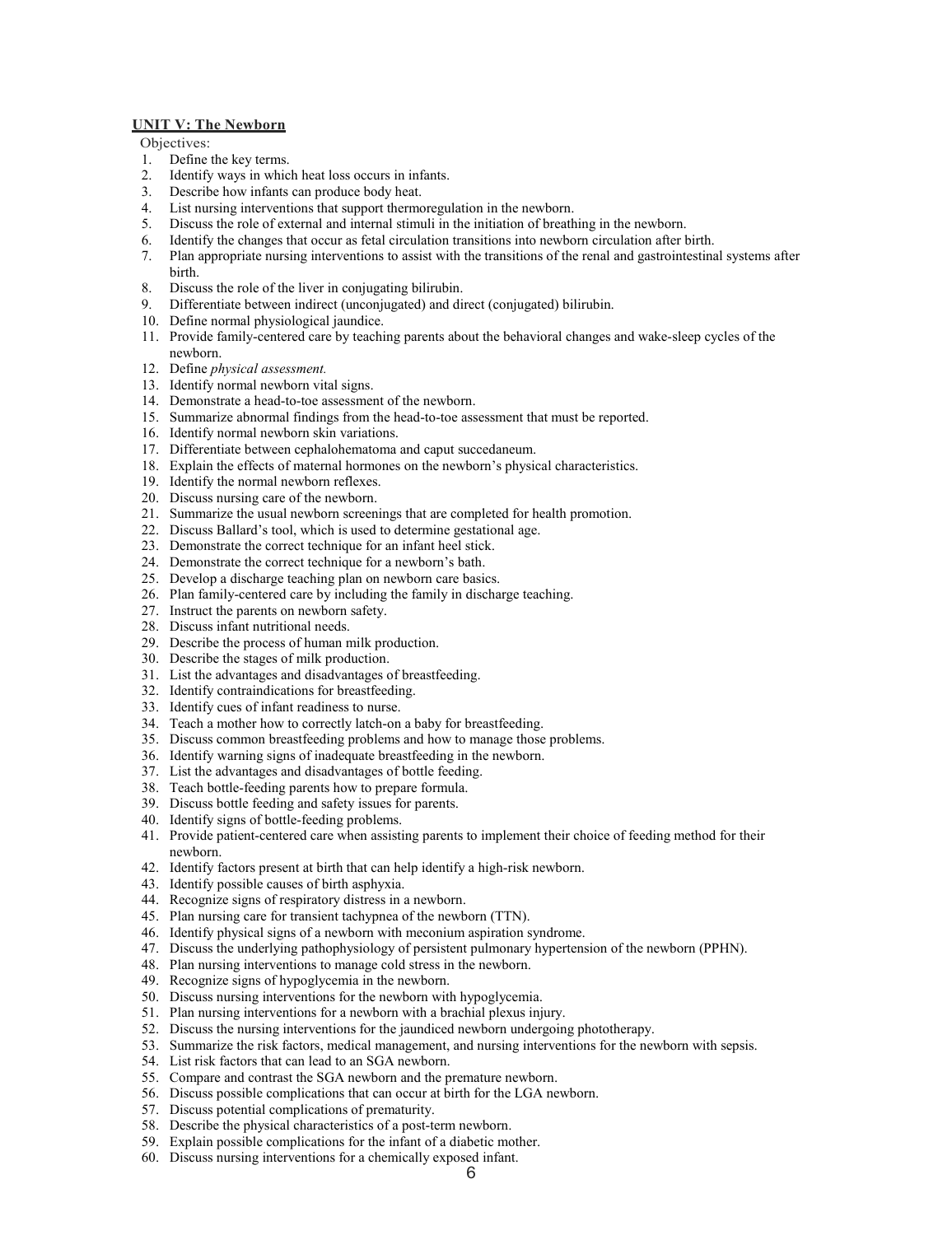61. Discuss medical management and nursing interventions for the newborn exposed to HIV.

62. Formulate a plan to provide family-centered care in the neonatal intensive care unit (NICU).

Content outline: XIV. [Physiological and Behavioral Adaptations of the Newborn](https://jigsaw.vitalsource.com/books/9781719645263/epub/OPS/c14.xhtml) [Physiological Adaptations](https://jigsaw.vitalsource.com/books/9781719645263/epub/OPS/c14.xhtml#sec-83) [Behavioral Adjustment to Extrauterine Life](https://jigsaw.vitalsource.com/books/9781719645263/epub/OPS/c14.xhtml#sec-84) [XV. Nursing Care of the Newborn](https://jigsaw.vitalsource.com/books/9781719645263/epub/OPS/c15.xhtml) [Physical Examination of the Newborn](https://jigsaw.vitalsource.com/books/9781719645263/epub/OPS/c15.xhtml#sec-85) [Nursing Care of the Newborn](https://jigsaw.vitalsource.com/books/9781719645263/epub/OPS/c15.xhtml#sec-86) [Discharge Teaching for Newborn Care](https://jigsaw.vitalsource.com/books/9781719645263/epub/OPS/c15.xhtml#sec-87) [XVI. Newborn Nutrition](https://jigsaw.vitalsource.com/books/9781719645263/epub/OPS/c16.xhtml) [Recommended Infant Nutrition](https://jigsaw.vitalsource.com/books/9781719645263/epub/OPS/c16.xhtml#sec-88) [The Breastfeeding Mother and Infant](https://jigsaw.vitalsource.com/books/9781719645263/epub/OPS/c16.xhtml#sec-89) [The Formula-Feeding Parents and Infant](https://jigsaw.vitalsource.com/books/9781719645263/epub/OPS/c16.xhtml#sec-90) XVII. [Nursing Care of the Newborn at Risk](https://jigsaw.vitalsource.com/books/9781719645263/epub/OPS/c17.xhtml) [Identification of the At-Risk Newborn](https://jigsaw.vitalsource.com/books/9781719645263/epub/OPS/c17.xhtml#sec-91) [Care of the Newborn at Risk Because of Birth Asphyxia](https://jigsaw.vitalsource.com/books/9781719645263/epub/OPS/c17.xhtml#sec-92) [Care of the Newborn with Respiratory Distress](https://jigsaw.vitalsource.com/books/9781719645263/epub/OPS/c17.xhtml#sec-93) [Care of the Newborn with Cold Stress](https://jigsaw.vitalsource.com/books/9781719645263/epub/OPS/c17.xhtml#sec-94) [Neonatal Hypoglycemia](https://jigsaw.vitalsource.com/books/9781719645263/epub/OPS/c17.xhtml#sec-95) [Care of the Newborn with Birth Injuries](https://jigsaw.vitalsource.com/books/9781719645263/epub/OPS/c17.xhtml#sec-96) [Hyperbilirubinemia](https://jigsaw.vitalsource.com/books/9781719645263/epub/OPS/c17.xhtml#sec-97) [Care of the Newborn with an Infection](https://jigsaw.vitalsource.com/books/9781719645263/epub/OPS/c17.xhtml#sec-98) [Sepsis](https://jigsaw.vitalsource.com/books/9781719645263/epub/OPS/c17.xhtml#sec-99) [Care of Newborns With Problems Related to Gestational Age and Development](https://jigsaw.vitalsource.com/books/9781719645263/epub/OPS/c17.xhtml#sec-100) [Care of the Infant of a Diabetic Mother](https://jigsaw.vitalsource.com/books/9781719645263/epub/OPS/c17.xhtml#sec-101) [Care of Chemically Exposed Infants](https://jigsaw.vitalsource.com/books/9781719645263/epub/OPS/c17.xhtml#sec-102) [Care of the Newborn Exposed to HIV](https://jigsaw.vitalsource.com/books/9781719645263/epub/OPS/c17.xhtml#sec-103) [Care of the Family of an At-Risk Newborn](https://jigsaw.vitalsource.com/books/9781719645263/epub/OPS/c17.xhtml#sec-104)

#### **UNIT VI: Growth and Development**

Objectives:

- 1. Define the key terms.
- 2. Evaluate the unique needs of the newborn and infant as compared to older children in relation to safety, bonding, communication, and development.
- 3. Describe the differences between infants, older children, and adults in relation to body systems, rapid growth, anatomy, and physiology.
- 4. Compare the nutritional needs and eating patterns of the infant, including accurate kilocalorie and fluid maintenance calculations.
- 5. Discuss the elimination patterns of the newborn, young infant, and older infant.
- 6. Describe the need infants have for stimulation, play, and sleep to promote normal growth and development.
- 7. Differentiate the various schedules, infectious diseases, and care required for infants undergoing immunizations.
- 8. Differentiate various nutritional disorders that can be found during infancy, including organic and nonorganic FTT.
- 9. Describe respiratory distress in the infant, including assessment and interventions.
- 10. Describe the phenomenon of sudden infant death syndrome (SIDS) and the needs of the family immediately after the infant's death through the period of grief and loss.
- 11. Discuss the interventions that can assist a caregiver who is caring for an infant experiencing colic.
- 12. Describe key assessments and interventions for an infant demonstrating dehydration.
- 13. Understand the importance of discussing safety issues for infants with parents, including maintaining a clear airway and preventing severe injuries such as shaken baby syndrome.
- Content outline:

XVIII. [Health Promotion of the Infant: Birth to One Year](https://jigsaw.vitalsource.com/books/9781719645263/epub/OPS/c18.xhtml)

[Growth and Development of the Infant](https://jigsaw.vitalsource.com/books/9781719645263/epub/OPS/c18.xhtml#sec-105)

- [Anticipatory Guidance for New Parents of an Infant](https://jigsaw.vitalsource.com/books/9781719645263/epub/OPS/c18.xhtml#sec-106)
- [Screening and Health Promotion for the Infant](https://jigsaw.vitalsource.com/books/9781719645263/epub/OPS/c18.xhtml#sec-107)
- [Safety and the Hospitalized Infant](https://jigsaw.vitalsource.com/books/9781719645263/epub/OPS/c18.xhtml#sec-108)

[Disease and Injury Prevention for the Infant](https://jigsaw.vitalsource.com/books/9781719645263/epub/OPS/c18.xhtml#sec-109) [Disorders of the Infant](https://jigsaw.vitalsource.com/books/9781719645263/epub/OPS/c18.xhtml#sec-110)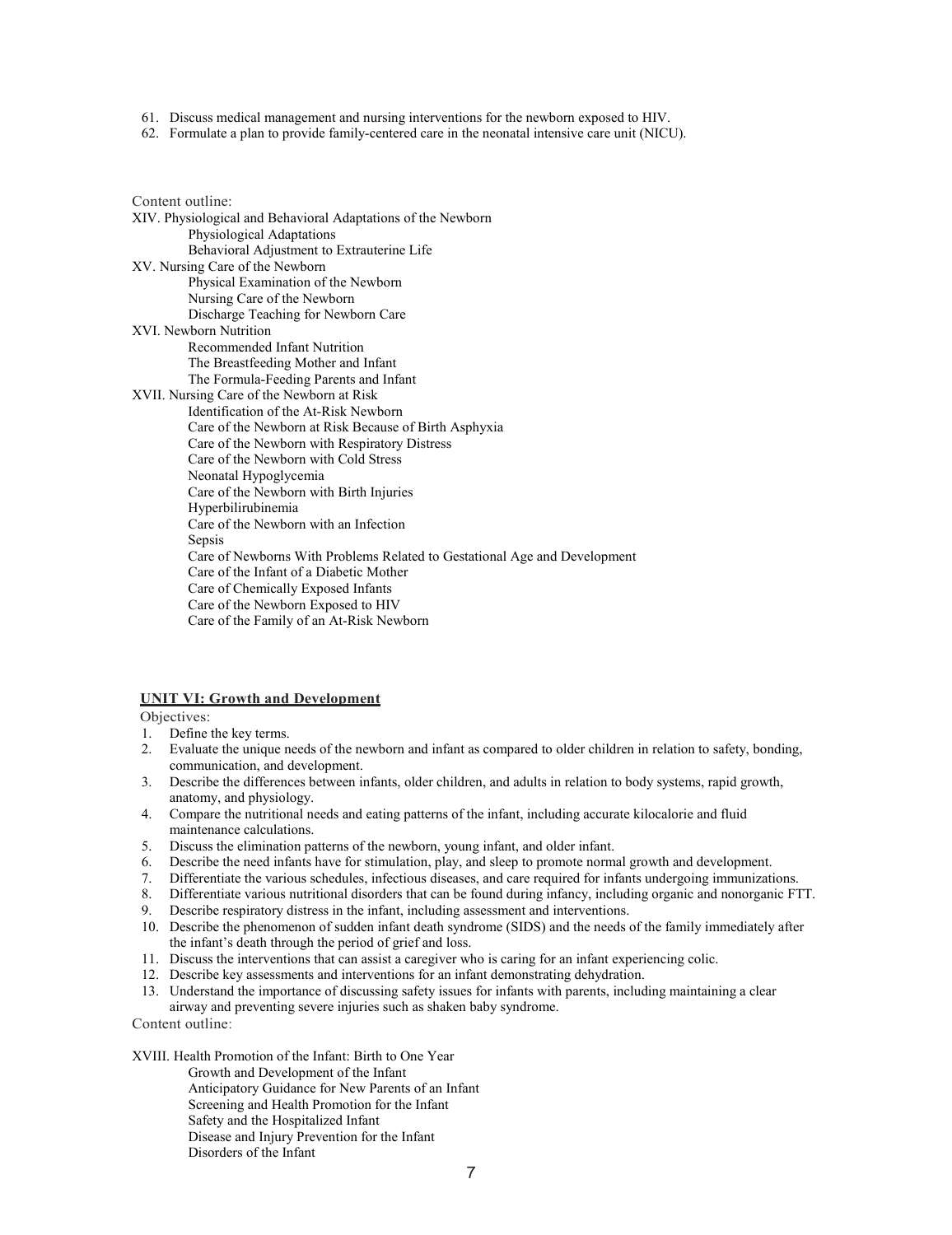# **SCANS COMPETENCIES**

- C-1 *TIME* Selects goals relevant activities, ranks them, allocates time, prepares and follows schedules.
- C-2 *MONEY* Uses or prepares budgets, makes forecasts, keeps records and makes adjustments to meet objectives.
- C-3 *MATERIALS* & *FACILITIES - Acquires ,* stores, allocates and uses materials or space efficiently.
- C-4 *HUMAN RESOURCES* Assess skills and distributes work accordingly, evaluates performances and provides feedback.

# *INFORMATION -Acquires and Uses Information*

- C-5 Acquires and evaluates information. C-
- 6 Organizes and maintains information .
- C-7 Interprets and communicates information.
- C-8 Uses computers to processinformation.

# *INTERPERSONAL* - *Works With Others*

- C-9 Participates as members of a team and contributes to group effort.
- C-10 Teaches others new skills.
- C-11 Serves Clients/Customers- works to satisfy customer's expectations.
- C-12 Exercise Leadership Communicates ideas to justify position, persuades and convinces others responsibilitychallenges existing procedures and policies.
- C-13 Negotiates works toward agreements involving exchanges of resources; resolves divergent interests.
- C-14 Works With Diversity Works well with men and women from diverse backgrounds.

# *SYSTEMS* - *Understands Complex Interrelationships*

- C-15 Understands Systems -Knows how social, organizational, and technological systems work and operate effectively with them.
- C-16 Monitors and Corrects Performance Distinguishes trends, predicts impacts in system operations.
- C-17 Improves Designs Systems Suggests modifications to existing systems and develops new or alternative systems to improve performance.

# *TECHNOLOGY* - *Works With a Variety of Technologies*

- C-18 Selects Technology Chooses procedures, tools, or equipment, including computers and related technologies.
- C-19 Applies Technology to Task- Understands overall intent and proper procedures for setup and operation of equipment.
- C-20 Maintains and Troubleshoots Equipment Prevents, identifies, or solves problems with equipment.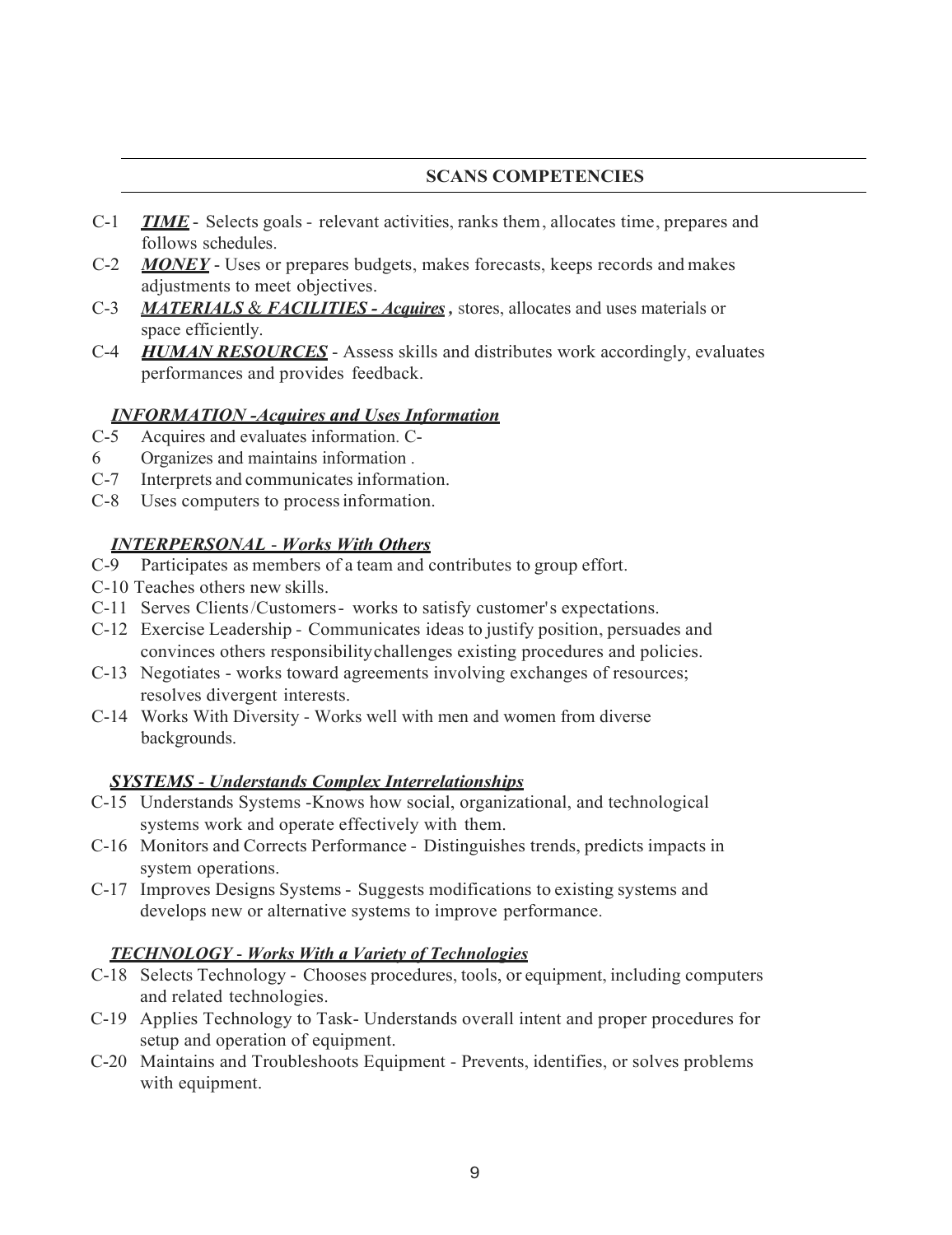# **FOUNDATION SKILLS**

# *BASIC SKILLS* - *Reads, Writes, Performs Arithmetic and Mathematical Operations, Listens and Speaks*

- F-1 Reading Locates, understands and interprets written information in prose and in documents such as manuals, graphs and schedules.
- F-2 Writing Communicates thoughts, ideas, information and messages in writing and creates documents such as letters, directions, manuals, reports, graphs and flow charts.
- F-3 Arithmetic Performs basic computations; uses numerical concepts such as whole numbers, etc.
- F-4 Mathematics Approaches practical problems by choosing appropriately from a variety of mathematical techniques.
- F-6 Speaking Organizes ideas and communicates orally.

# *THINKING SKILLS* - *Thinks Creatively, Makes Decisions, Solves Problems, Visualizes and Knows How to Learn and Reason*

- F-7 Creative Thinking Generates new ideas.
- F-8 Decision Making Specifies goals and constraints, generates alternatives, considers risks, evaluates and chooses best alternative.
- F-9 Problem Solving Recognizes problems, devises and implements plan of action.
- F-10 Seeing Things in the Mind's Eye Organizes and processes symbols, pictures, graphs, objects and other information .
- F-11 Knowing How to Learn Uses efficient learning techniques to acquire and apply new knowledge and skills.
- F-12 Reasoning Discovers a rule or principle underlying the relationship between two or more objects and applies it when solving a problem.

# *PERSONAL QUALITIES* - *Displays Responsibility, Self-.Esteem, Sociability, Self-.Management, Integrity and Honesty*

- F-13 Responsibility Exerts a high level of effort and perseveres toward goal attainment.
- F-14 Self-Esteem Believes in own self-worth and maintains a positive view ofself.
- F-15 Sociability- Demonstrates understanding, friendliness, adaptability, empathy and politeness in group settings.
- F-16 Self-Management-Assesses self-accuracy, sets personal goals, monitors progress and exhibits self-control.
- F-17 Integrity *I* Honesty Chooses ethical courses of action.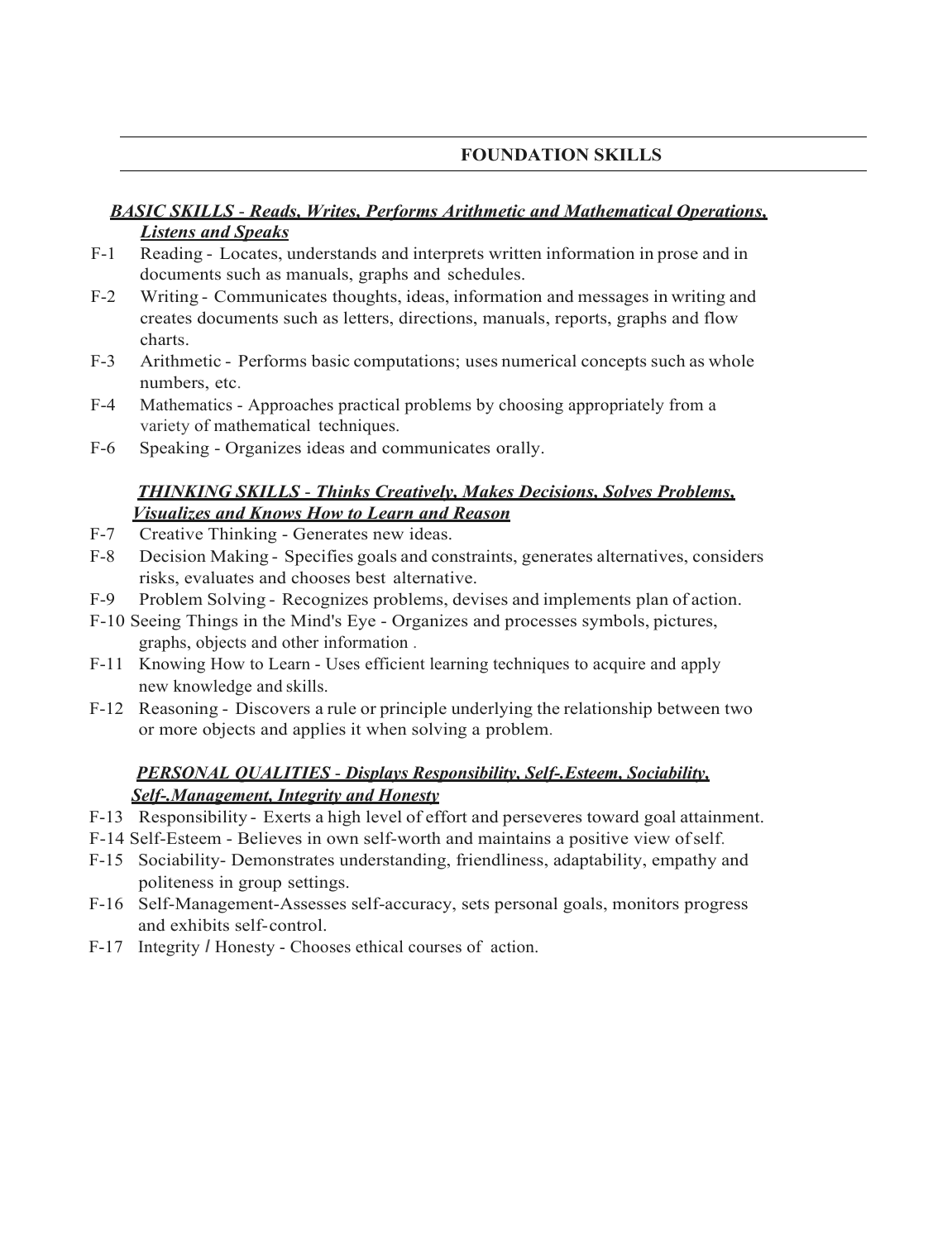# **SCANS FOUNDATION AND COMPETENCY SKILLS (by course)**

| <b>Foundations: (F) Competencies: (C)</b> |                                                                                      |                       |  |  |
|-------------------------------------------|--------------------------------------------------------------------------------------|-----------------------|--|--|
| <b>ECON 230:</b>                          | 1, 2, 3, 4, 5, 8, 9, 10, 11, 12, 172, 15                                             |                       |  |  |
| <b>ENGL 1301</b><br>1302                  | 1, 2, 5, 7, 8, 9, 11, 12, 13, 15, 16, 17<br>1, 2, 5, 7, 8, 9, 11, 12, 13, 15, 16, 17 | 5, 6, 7, 8<br>5, 6, 7 |  |  |
| GOVT2301                                  | 1, 2, 10, 11, 12, 17                                                                 | 15                    |  |  |
| HIST 1302                                 | 1, 2, 5, 10, 11, 12, 17                                                              | 15                    |  |  |
| <b>MATH1314</b>                           | 3, 4, 9, 10, 11, 12                                                                  |                       |  |  |
|                                           | PSYC 2301 1, 2, 10, 11, 12, 15, 16, 17                                               | 4, 14                 |  |  |
| <b>READ 1314</b><br>12, 13, 14, 15        | 1, 2, 5, 7, 8, 9, 10, 11, 12, 15, 17                                                 | 1, 5, 6, 7, 8, 9, 10, |  |  |
| <b>SPCH 1321</b>                          | 2, 4, 5, 6, 7, 8, 9, 10, 13, 14                                                      | 1, 5, 6, 7, 14        |  |  |
| <b>SOC</b><br>1301                        | 1, 2, 5, 8, 9, 10, 11, 12, 15, 16, 17                                                | 4, 14                 |  |  |
| <b>PHYS 1315</b>                          | 1,2,4,10,11,12                                                                       |                       |  |  |

**Example for PSYC: Scans:** Foundation Skills: 1, 2, 10, 11<br>Competencies: 4, 13 Competencies: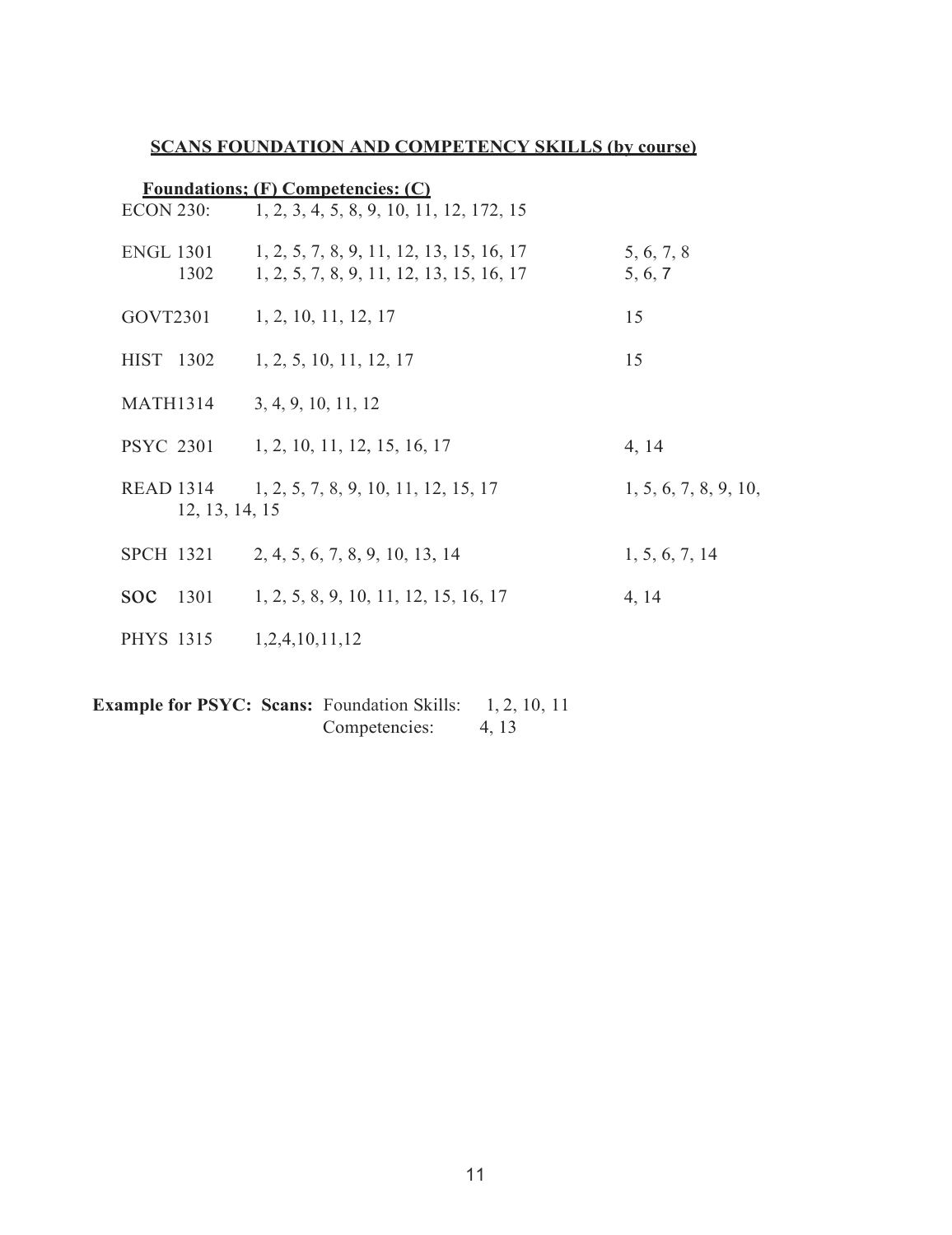# **4.11 Syllabus Statements:**

### **4.1.1.1. Diversity Statement**

In this class, the teacher will establish and support an environment that values and nurtures individual and group differences and encourages engagement and interaction. Understanding and respecting multiple experiences and perspectives will serve to challenge and stimulate all of us to learn about others, about the larger world and about ourselves. By promoting diversity and intellectual exchange, we will not only mirror society as it is, but also model society as it should and can be.

### **4.1.1.2. Disabilities Statement**

Students with disabilities, including but not limited to physical, psychiatric, or learning disabilities, who wish to request accommodations in this class should notify the Disability Services Office early in the semester so that the appropriate arrangements may be made. In accordance with federal law, a student requesting accommodations must provide acceptable documentation of his/her disability to the Disability Services Office. For more information, call or visit the Disability Services Office at Levelland (Student Health & Wellness Office) 806-716-2577, Reese Center (Building 8) 806-716-4675, or Plainview Center (Main Office) 806-716-4302 or 806-296-9611.

### **4.1.1.3 Non-Discrimination Statement**

South Plains College does not discriminate on the basis of race, color, national origin, sex, disability or age in its programs and activities. The following person has been designated to handle inquiries regarding the nondiscrimination policies: Vice President for Student Affairs, South Plains College, 1401 College Avenue, Box 5, Levelland, TX 79336. Phone number 806-716-2360.

### **4.1.1.4 Title IX Pregnancy Accommodations Statement**

If you are pregnant, or have given birth within six months, Under Title IX you have a right to reasonable accommodations to help continue your education. To [activate](http://www.southplainscollege.edu/employees/manualshandbooks/facultyhandbook/sec4.php) accommodations you must submit a Title IX pregnancy accommodations request, along with specific medical documentation, to the Director of Health and Wellness. Once approved, notification will be sent to the student and instructors. It is the student's responsibility to work with the instructor to arrange accommodations. Contact the Director of Health and Wellness at 806-716-2362 or [email](http://www.southplainscollege.edu/employees/manualshandbooks/facultyhandbook/sec4.php) [cgilster@southplainscollege.edu](mailto:cgilster@southplainscollege.edu) for assistance.

# **4.1.1.5- Campus Concealed Carry Statement** (Rev. 7/28/2021)

Texas Government Code 411.2031 et al. authorizes the carrying of a concealed handgun in South Plains College buildings by individuals and in accordance with Texas Government Code 411.209 (a). All holders of a valid Texas License to Carry may carry on their person a handgun that is concealed in accordance with Texas Penal Code 46.03 (a-2).

Qualified law enforcement officers or those who are otherwise authorized to carry a concealed handgun in the State of Texas are also permitted to do so. Pursuant to Penal Code (PC) 46.035 and South Plains College policy. Individuals may not carry a concealed handgun in restricted locations.

For a list of locations and Frequently Asked Questions, please refer to the Campus Carry page at: <http://www.southplainscollege.edu/campuscarry.php>

Report violations to the College Police Department at 806-716-2396 or 9-1-1.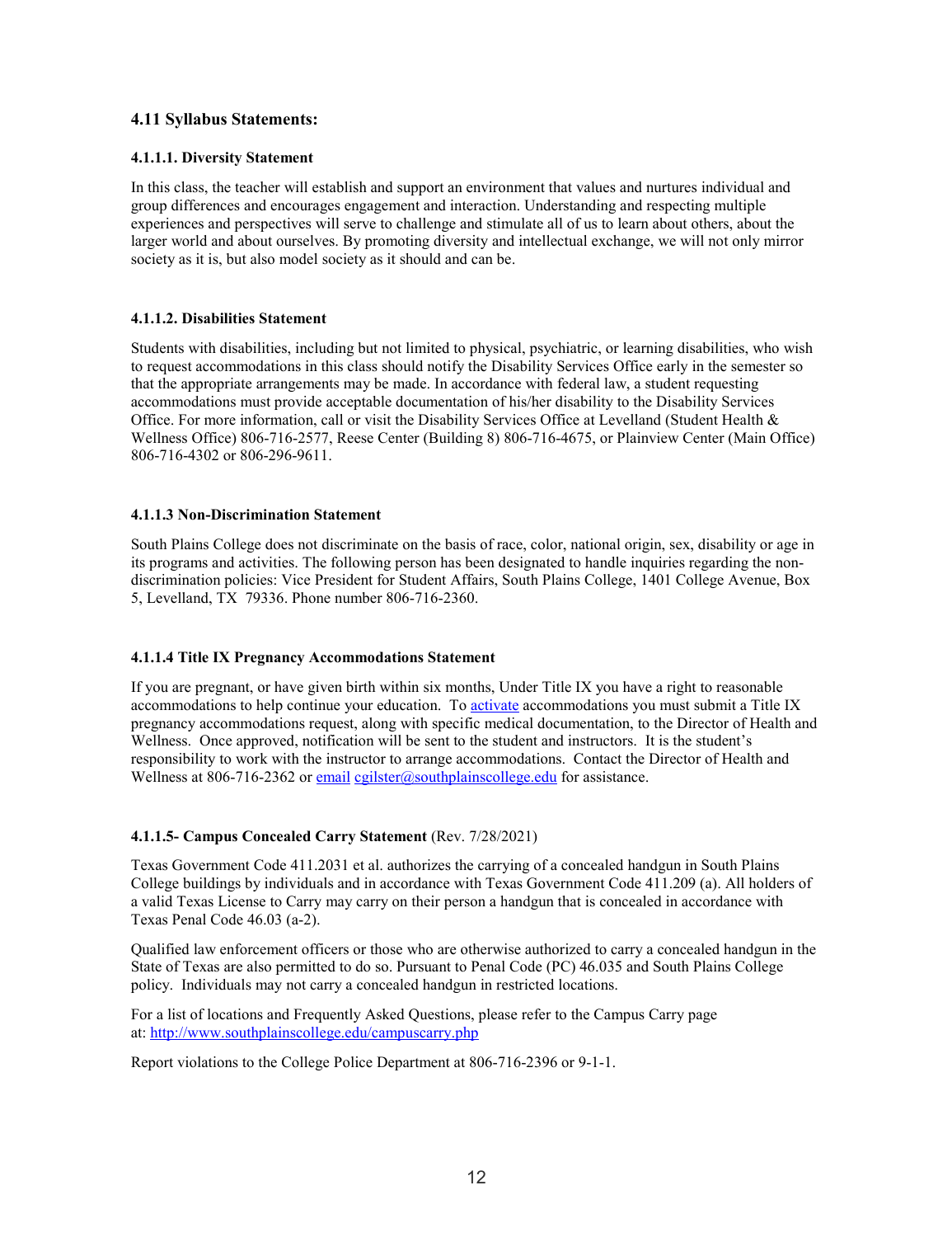### **FACE COVERING COURSE SYLLABUS STATEMENT:**

In compliance with GA-38, SPC will not require any person to wear a face covering. However, we support anyone who chooses to wear a face covering to maintain safety as greater numbers of students, employees, and visitors come to our different campuses. This policy is subject to change. If you are experiencing any of the following symptoms, please do not attend class and either seek medical attention or get tested for COVID-19. • Cough, shortness of breath, difficulty breathing • Fever or chills • Muscles or body aches • Vomiting or diarrhea • New loss of taste and smell Please also notify DeEtte Edens, BSN, RN, Associate Director of Health & Wellness, at dedens@southplainscollege.edu or 806-716-2376.

Consistent with the latest CDC recommendations, we have revised our guidance for students, faculty, and staff who have a known exposure or have tested positive. Anyone with a known exposure should wear a mask for 10 days and should seek a COVID-19 test on day five after exposure. If you test positive or develop symptoms, you should immediately self-isolate and seek a COVID-19 test. Please immediately notify your instructor, supervisor, and DeEtte Edens, Associate Director of Health and Wellness, any time you test positive for COVID-19. Anyone who tests positive is required to self-isolate for five days. Following the five-day isolation period, if you are asymptomatic or your symptoms are resolving, you may return to work or class but should wear a mask for five additional days. If you are still symptomatic, please contact DeEtte Edens at [dedens@southplainscollege.edu](mailto:dedens@southplainscollege.edu) or 806-716-2376 prior to your return date.

**Student is responsible in following all clinical affiliate facility policies and procedures.**